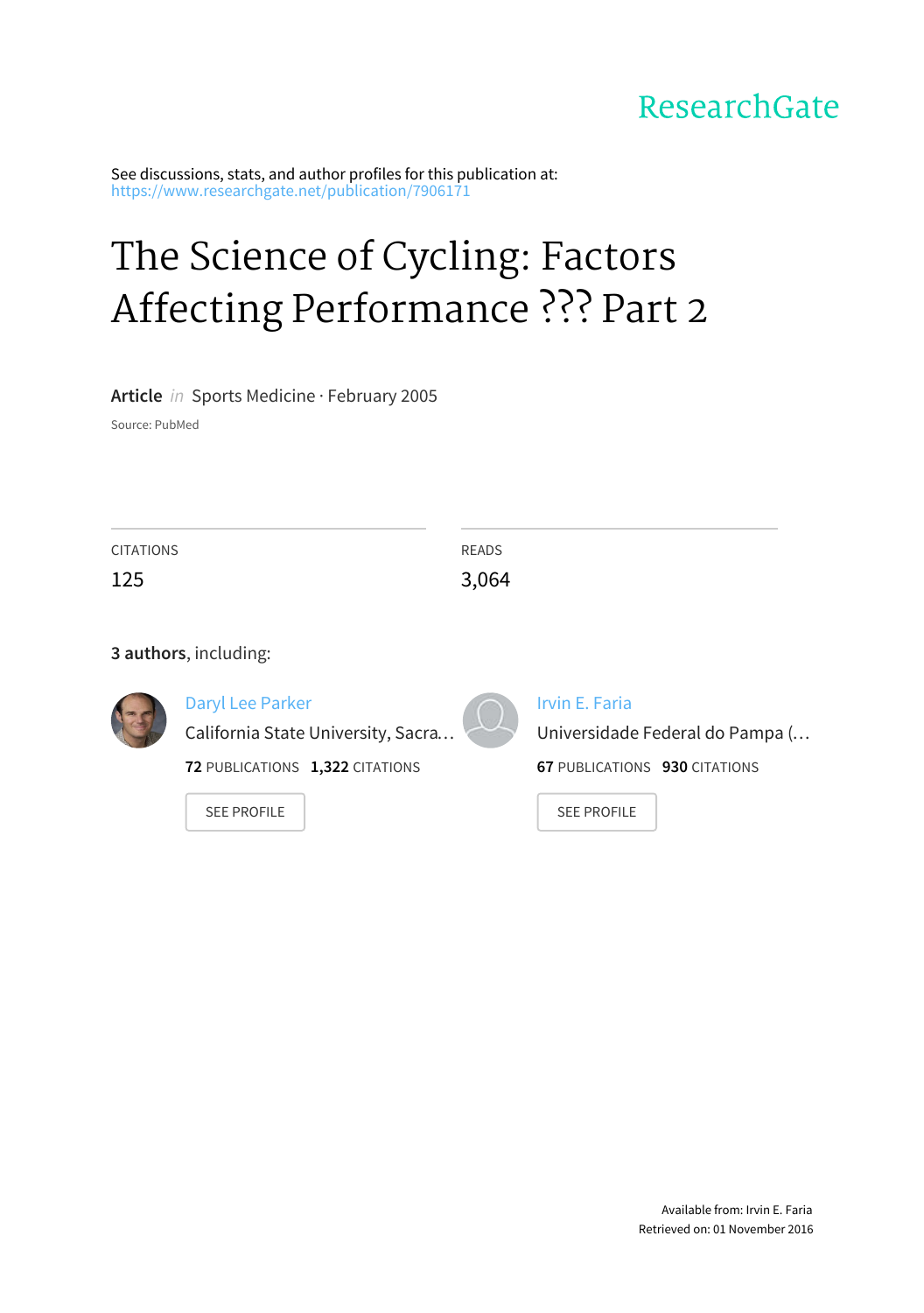2005 Adis Data Information BV. All rights reserved.

## **The Science of Cycling Factors Affecting Performance – Part 2**

*Erik W. Faria*, <sup>1</sup>*Daryl L. Parker*2 and *Irvin E. Faria*<sup>2</sup>

- 1 Exercise Physiology Laboratories, University of New Mexico, Albuquerque, New Mexico, USA
- 2 Department of Kinesiology and Health Science, California State University, Sacramento, California, USA

### **Contents**

**Abstract** This review presents information that is useful to athletes, coaches and exercise scientists in the adoption of exercise protocols, prescription of training regimens and creation of research designs. Part 2 focuses on the factors that affect cycling performance. Among those factors, aerodynamic resistance is the major resistance force the racing cyclist must overcome. This challenge can be dealt with through equipment technological modifications and body position configuration adjustments. To successfully achieve efficient transfer of power from the body to the drive train of the bicycle the major concern is bicycle configuration and cycling body position. Peak power output appears to be highly correlated with cycling success. Likewise, gear ratio and pedalling cadence directly influence cycling economy/efficiency. Knowledge of muscle recruitment throughout the crank cycle has important implications for training and body position adjustments while climbing. A review of pacing models suggests that while there appears to be some evidence in favour of one technique over another, there remains the need for further field research to validate the findings. Nevertheless, performance model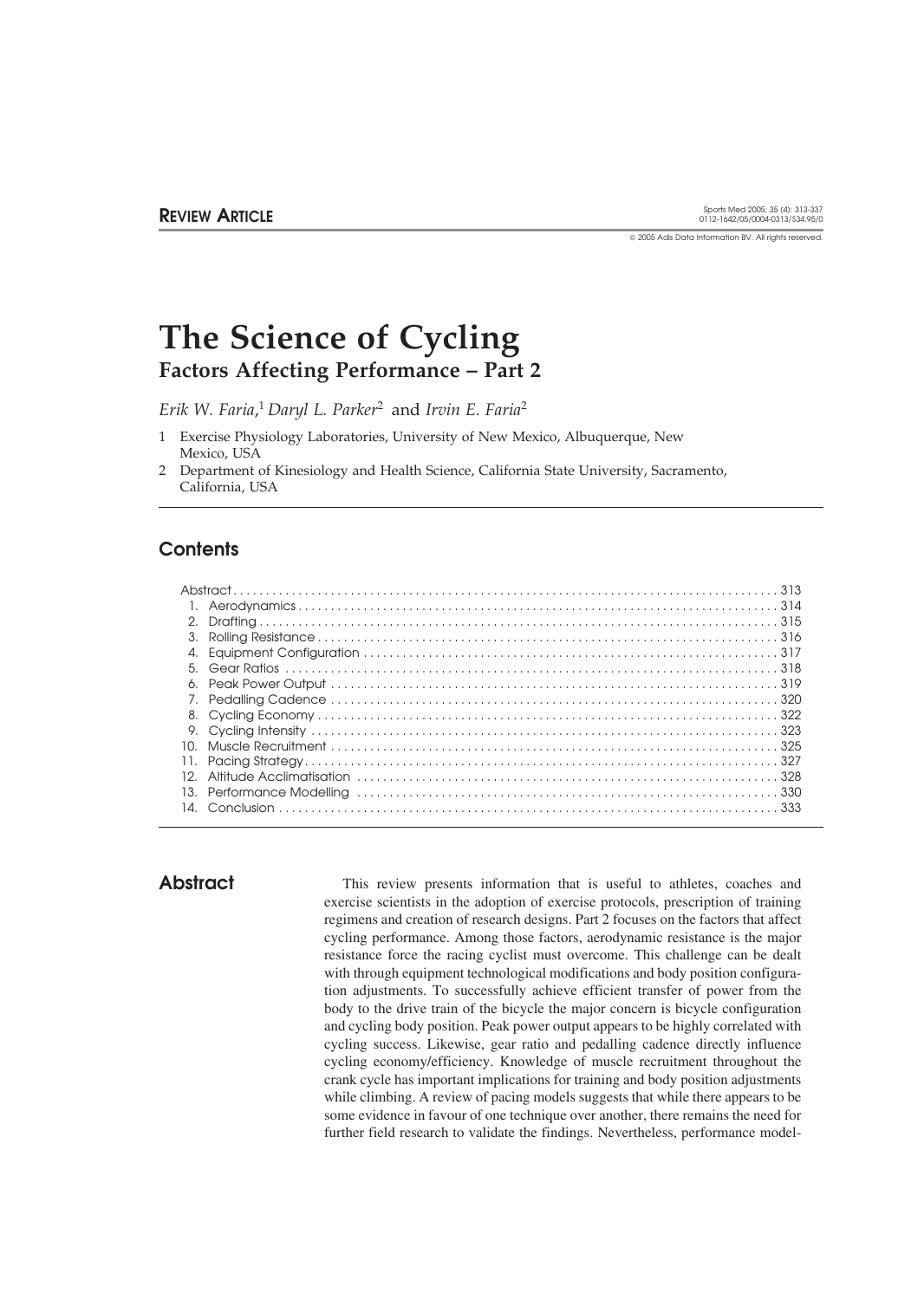ling has important implications for the establishment of performance standards and consequent recommendations for training.

istry. Consequently, some of the beliefs that are held exchange ratio (RER).<sup>[6]</sup><br>today might fail to be supported in the future. Howtoday might fail to be supported in the future. How-<br>ever, our goal is to establish a foundation, for the<br>science of cycling, upon which new information can<br>easily be incorporated and applied. This review arti-<br>cle attemp

the primary energy cost factor at high speeds. This from the upright into the aero position.<br>aerodynamic resistance represents >90% of the total aerodynamic resistance represents >90% of the total<br>resistance the cyclist encounters at speeds >30 km/<br>hour.<sup>[1]</sup> At speeds >50 km/hour, aerodynamic resis-<br>tance is the most performance-determining varia-<br>ble.<sup>[1,2]</sup> For tion of the bicycle and its components and cyclist's masses of the pictures of the ensemble cyclist-bicy-

de France win in 1989.<sup>[4]</sup> Moreover, aside from  $cost.<sup>[4-6]</sup>$  The aerodynamic advantage from a reduced frontal area (FA) when the cyclist assumes a for- cyclist's body  $SA$ <sup>[13]</sup> Bassett et al.<sup>[13]</sup> present an lished.<sup>[7,8]</sup> However, when the cyclist's upper body that will estimate the cyclist's total FA in terms of

When writing this review, we have been aware configuration is changed from the upright to the aero that advances are being made at an exponential rate position there is a significant increase in oxygen in the areas of human biology and exercise biochem- consumption  $(\rm VO<sub>2</sub>)$ , heart rate (HR) and respiratory

that underlie the notion of optimisation in the dy-<br>
namics of cycling will enable more educated ap-<br>
proaches to testing, training and research.<br>
ing from the upright sitting and straight arm position<br>
ing from the uprig **1. Aerodynamics** to the hands on the drop bars and another  $10-17\%$ decrease from hands on the drop bars to the full The air resistance component while cycling is crouched aero position.<sup>[7,8,10]</sup> Taken in total, a proportional to the cube of speed; consequently, it is 30–35% reduction in drag occurs when moving

acceleration of gravity 9.807 m/sec<sup>-2</sup> at sea level).<sup>[3]</sup> the rectangle are then cut out and weighed. The In an effort to reduce this drag force, the configura-<br>In an effort to reduce this drag force, the configurabody position have received much attention. cle and that of the reference area.<sup>[7,11]</sup> Alternatively, In particular, the aerodynamic effect of the clip-<br>aero-handlebar was first most effectively demon-scaled photographs of the cyclist sitting on the bicyon aero-handlebar was first most effectively demon-<br>strated by Greg I emond during his spectacular Tour cle.<sup>[12]</sup> Bassett et al.<sup>[13]</sup> describe another method used strated by Greg Lemond during his spectacular Tour cle.<sup>[12]</sup> Bassett et al.<sup>[13]</sup> describe another method used<br>de France win in 1989<sup>[4]</sup> Moreover aside from to estimate a cyclist's FA utilising body surface area equipment, the cyclists riding position has an impor-  $(SA)$  and data from the work of Wright et al.<sup>[14]</sup> and tant consequence for both speed and metabolic Kyle.<sup>[1]</sup> Knowledge of the cyclist's FA is especially tant consequence for both speed and metabolic Kyle.<sup>[1]</sup> Knowledge of the cyclist's FA is especially cost.<sup>[4-6]</sup> The aerodynamic advantage from a reduced important since it generally represents ~18% of the ward crouched upper body position is well estab- equation, utilising the cyclist's height and weight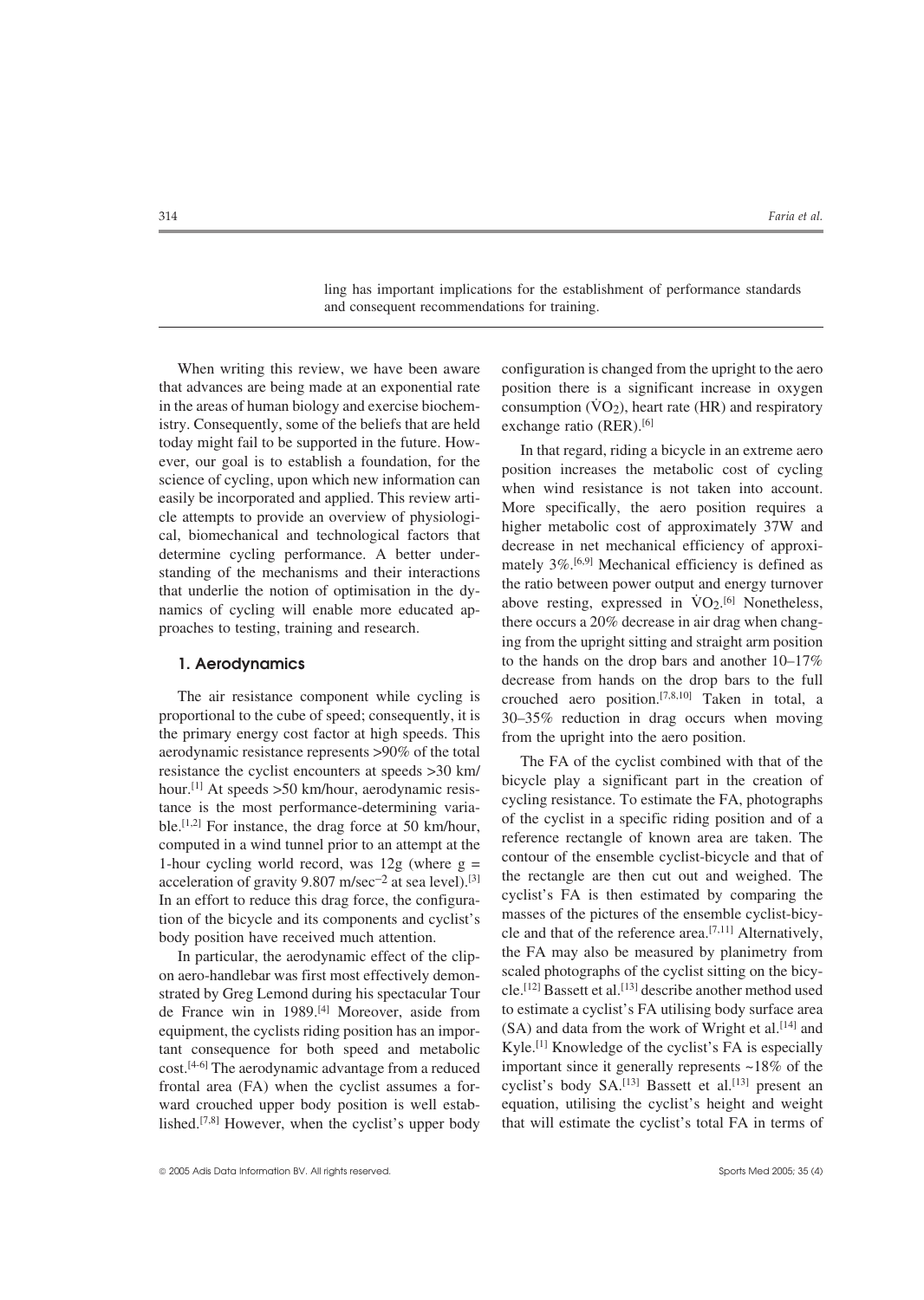height and mass while in the aero-racing position reveals that the weight of the larger cyclist's biutilising aero bars: cycles represents a small proportion of their weight

drag of the small cyclists is considerably greater<br>
than that of larger cyclists.<sup>[15]</sup> Moreover, the energy<br>
expended to overcome air resistance while cycling is<br>
expended to overcome air resistance while cycling is<br>
lar

the small cyclists.[15]

Swain $[15]$  points out that the difference in frontal drag (energy cost) is not compensated for by the The ability to avoid crashes and efficiently draft advantage to small cyclists in relative  $\rm{VO}_{2max}$  (ener- appear to be the two most important factors enabling gy supply), since the mass exponent for drag  $(1/3)$  is cyclists of the major tours to finish within the same closer to zero than for  $VO<sub>2max</sub>$  (2/3). Consequently, time; however, they are not determinants of a winthe small cyclists would be at a disadvantage in flat ning performance. Several studies investigated the time trials where air resistance is the primary force beneficial effects of the drafting component during to overcome, which is supported by time trial race cycling and triathlon performance.<sup>[16-19]</sup> Drafting data. The question that remains is who is favoured was found to reduce air resistance, the primary force on mountainous ascents? Slowing down while as- opposing cyclists, and reduces energy utilisation by cending reduces air resistance, therefore, the major as much as  $40\%$ .<sup>[16]</sup> Furthermore, it has been demonforce to overcome is gravity. In this instance, the strated while drafting a cyclist outdoors at 39.5 km/ force of gravity is directly proportional to the com- hour compared with cycling alone results in reducbined mass of the cyclist and bicycle. Research tions of ~14% for VO2, 7.5% in HR, and ~31% for

 $FA = 0.0293H^{0.725} M^{0.425} + 0.0604$  than do the bicycles of smaller cyclists (12% vs  $FA =$  frontel groe in  $m^2$ :  $H =$  beight in  $m: M =$  17%, respectively).<sup>[11]</sup> That being true, the larger where: FA = frontal area in m<sup>2</sup>; H = height in m; M =  $17\%$ , respectively).<sup>[11]</sup> That being true, the larger<br>mass in kg.<br>While there is little effect of body size on the energy cost. However, the smaller cyclists have<br>

position reduces drag by 30–35%. Expressed rela-<br>For example, in a study of large and small cy-<br>clists, while larger cyclists had a 22% lower  $\sqrt{O_2}$  than the large cyclist. In terms of SA/BW, the larger<br>bodyweight (BW)

### **2. Drafting**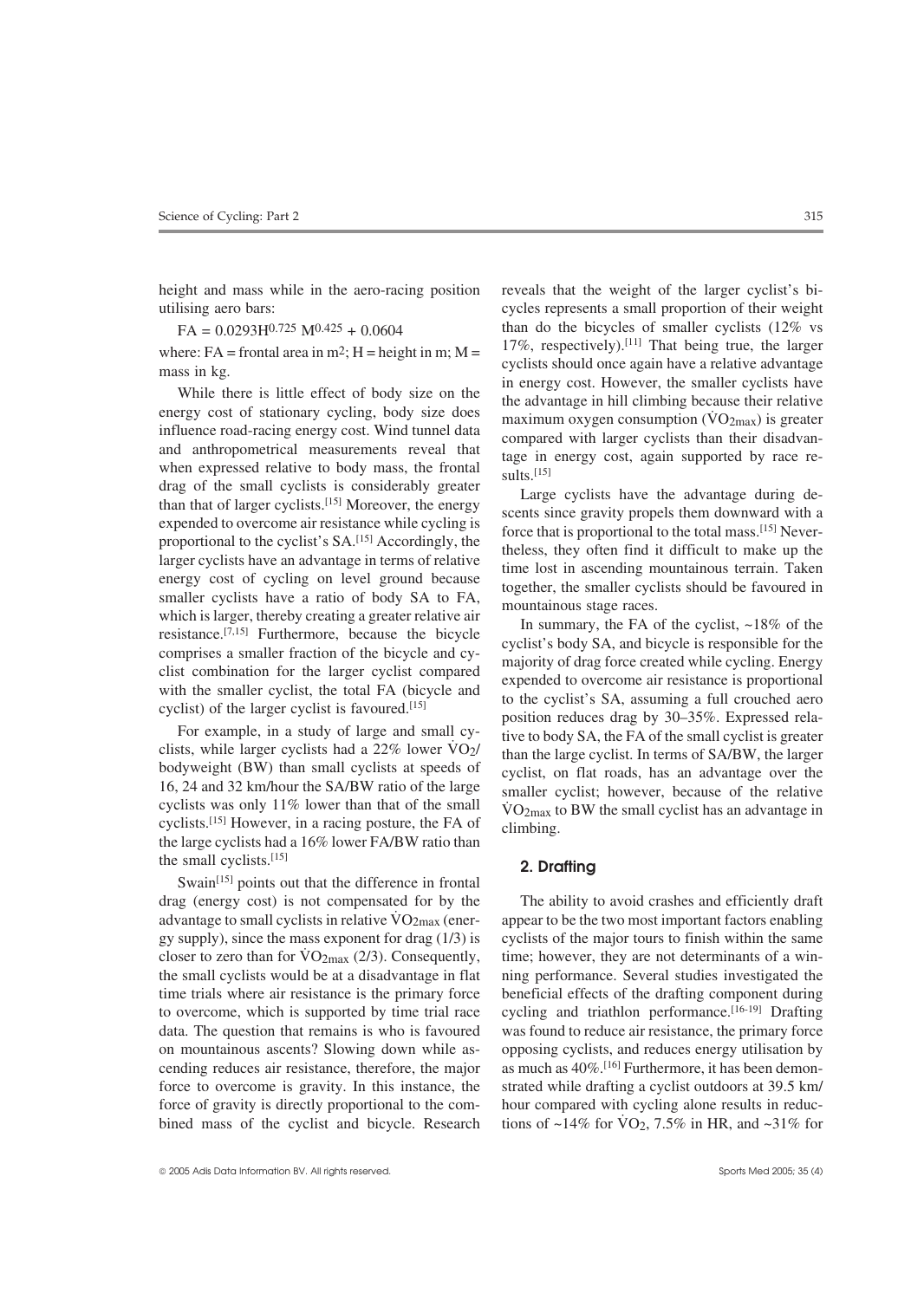expiratory volume  $(V_E)$ .<sup>[17]</sup> In a study of triathletes, loading on the wheel. Furthermore, major determitives shown that cycling at 40.9 km/hour continu-<br>it was shown that cycling at 40.9 km/hour continuously behind the lead cyclist lowers the  $\sqrt{62} \sim 16\%$ , wheel diameter, type of tyre, inflation pressure, HR ~11%, expiratory flow rate ~10% and blood ground surface and the friction in the machinery of lactate  $\sim$ 44% compared with alternate drafting.<sup>[18]</sup> the bicycle. However, alternate drafting, where the cyclist takes Rolling resistance can influence power output<br>the lead every 500m, was not as efficient as continu-<br>ous drafting.<sup>[18]</sup> These data were collected while Moreover the roll

McCole et al.<sup>145</sup> reported that the metabolic (e.g.<br>VO<sub>2</sub>) benefit of drafting was higher with increasing<br>cycling velocity. In this study, the observed reduc-<br>tions. In terms of road surface, there is a 5% differ-<br>tion i tion in  $\sqrt{O_2}$  was independent of the cyclist's posi-<br>tion in a line situation, whereas the adoption of a<br>drafting position at the back of the group of eight<br>cyclists has been reported to further reduce  $\sqrt{O_2}$ .<sup>[19]</sup> cyclists has been reported to further reduce  $\rm \dot{V}O_2$ .<sup>[19]</sup> Experience the proof of the Tour de France experience, the greater the reduction in rolling resis-<br>
Therefore, there appears to be a great interest for<br>
favourite winners of the Tour de France such as<br>
Lance Armstrong or middle of the pack is reduced by as much as 40%.[19]

The third major resistance that must be overcome<br>while cycling is rolling resistance.<sup>[20,21]</sup> Rolling re-<br>sistance is the result of the compression of either the<br>wheel or the ground or both. As the bicycle wheel<br>poportuni tyre and road that are in contact, the greater the Development of the coast-down test took place in resistance will be, since the contact region will an 80m long indoor hallway (2.5m width and 3.5m extend further in front of the wheel. Hence, the units height) with linoleum flooring.<sup>[24]</sup> Trials were perof rolling resistance are the pound-force per pound- formed at initial velocities ranging from 2.5 to 12.8 pounds of force and the second being the vertical ceased to pedal before coasting over three timing

nants of the rolling resistance during cycling are ground surface and the friction in the machinery of

ous drafting.<sup>[18]</sup> These data were collected while Moreover, the rolling resistance is inversely propor-<br>cycling on an indoor cycling track. the metabolic (e.g.  $\frac{15!}{2}$  Therefore, the McCole et al.<sup>[19]</sup> reported tha

Briefly, drafting reduces energy cost of cycling<br>by as much as 40%. Likewise, there is a 40% reduc-<br>tion of air resistance when drafting in the middle of<br>the pack. This reduced drag force has the effect of<br>lowering the VO **1. Rolling Resistance 3. Rolling Resistance 3. Rolling resistances** over real road conditions. Moreover, the method is

force, the first unit being the resistance to rolling in m/sec. The cyclist initiated the given speed then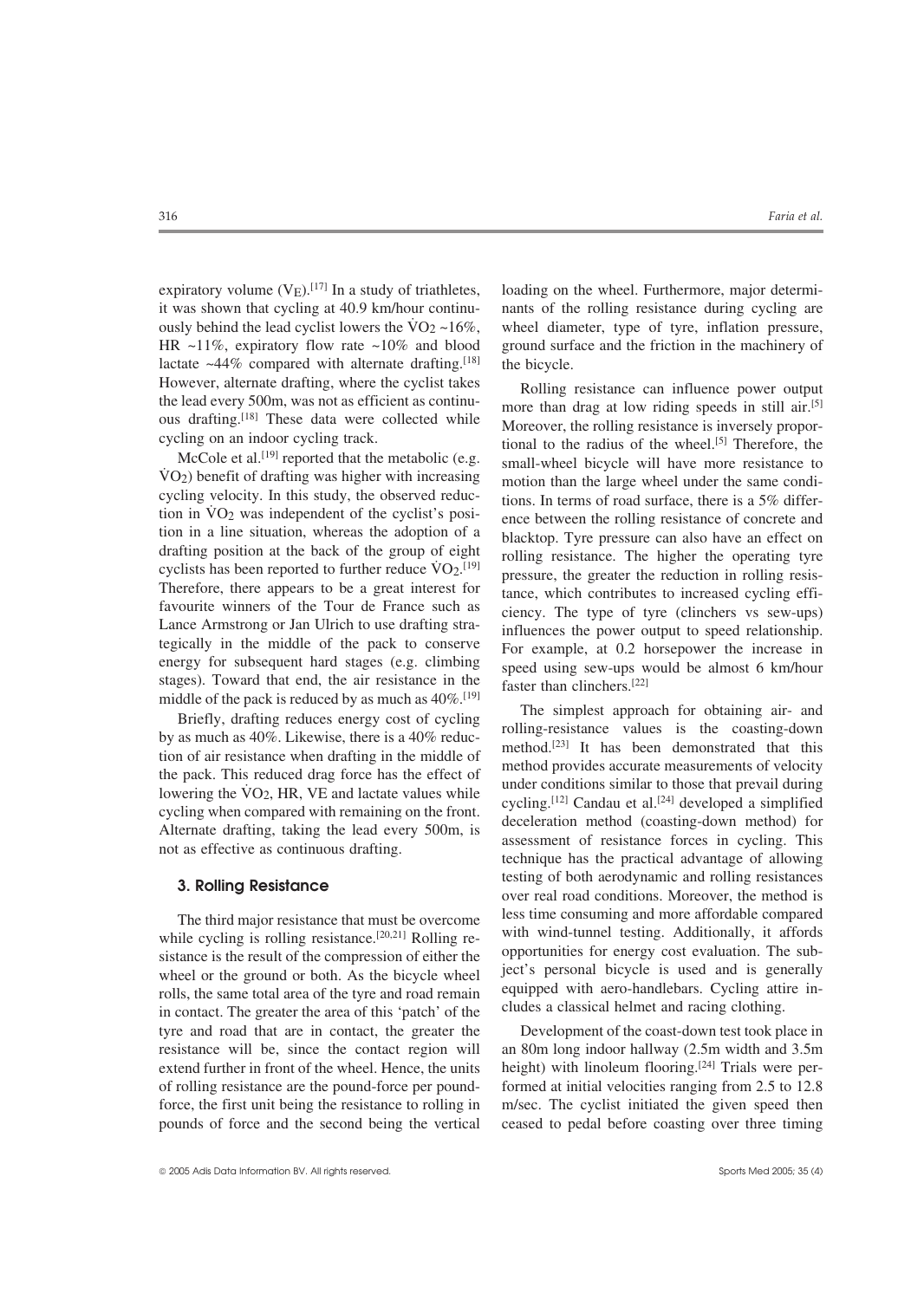lence common during cycling. Newton's second law served as the basis for the equation of motion for a

 $\Sigma F = M \cdot dv/dt = -C_R \cdot M \cdot g - \frac{1}{2} \cdot p \cdot AC_D \cdot v^2$ 

found that slight changes in total mass induced<br>significant differences in rolling resistance. From<br>these observations, they predicted that in a 60km<br>competition using racing aero position with the head<br>in the upright posi in the upright position, the time could be improved<br>by 191 seconds through assuming an intermediate values of  $\text{VO}_2$ , HR and rating of perceived exertion<br>head position and by 224 seconds through the head (RPE) for STA a head position and by 224 seconds through the head in line with the trunk. Caution is advised that the lower than for STA of  $69^\circ$ , whereas more recently, coast-down test could result in a slight underestima-<br>tion of rolling resistance and slight overestimation cant variations in  $\text{VO2}$  and HR between STA at 81<sup>o</sup> tion of rolling resistance and slight overestimation of the aerodynamic drag.  $[24]$  and 73°. A STA of 81° was found to improve

ing resistance, in terms of pound-force per pound- running performance,<sup>[40]</sup> whereas STAs of 76°, 83° tyre, inflation pressure, ground surface and the fric- in cyclists.[39] Sound scientific rationale for STA tion in the machinery of the bicycle. Rolling resis- preference differences between cyclists and triathtance can influence power output more than drag at letes remain to be determined.

the drive train of the bicycle depends upon the crank femoris, hamstring muscles and gluteus maximus)<br>length<sup>[26-28]</sup> longitudinal foot position on the are systematically altered. Applying a forward dylength<sup>[26-28]</sup> longitudinal foot position on the pedal,<sup>[27,29,30]</sup> pedal cadence,<sup>[26,29-32]</sup> seat pedal,<sup>[27,29,30]</sup> pedal cadence,<sup>[26,29-32]</sup> seat namical musculoskeletal model, Raasch et al.<sup>[41]</sup> height  $[26,29,30,33-35]$  and seat-tube angle (STA).<sup>[26,36-38]</sup> showed that the gluteus maximus provided 55% of Moreover, the cyclist's performance is influenced all energy delivered to the crank to overcome the by the bicycle profile and cyclist's attire. resistive load and hence, to the power production.

switches located at 1m and 20m. While coasting, the The STA is measured at the position of the seat cyclist continued to pedal without transmitting force relative to the crank axis of the bicycle. Road racing to the rear wheel. This leg action provided turbu- cyclists prefer a STA between 72° and 76°, whereas triathletes prefer a STA between  $76^{\circ}$  and  $78^{\circ}$ .<sup>[39,40]</sup> The STA can easily be altered for any bicycle frame cyclist moving on level ground and for a given by sliding the seat forward or backward on the seat's<br>effective FA (AC<sub>D</sub>, in m<sup>2</sup>) and rolling coefficient rails Generally cyclists move their seat as far backeffective FA (AC<sub>D</sub>, in m<sup>2</sup>) and rolling coefficient rails. Generally, cyclists move their seat as far back-<br>(C<sub>R</sub>, unitless):<sup>[24]</sup><br>conditional section of as possible on its rails. In this regard, road ward as possible on its rails. In this regard, road  $\Sigma F = M \cdot dv/dt = -C_R \cdot M \cdot g - \frac{1}{2} \cdot p \cdot A C_D \cdot v^2$  cyclists choose a shallow (~76°) STA. Their reason<br>where: F = force; d = distance; v = speed (in m/sec); for doing so appears to be because most road races where: F = force; d = distance; v = speed (in m/sec); for doing so appears to be because most road races t = time (in seconds); p = air density (in kg/m<sup>-3</sup>); M emphasise hill-climbing road stages and not timet = time (in seconds); p = air density (in kg/m<sup>-3</sup>); M<br>= mass; g = acceleration due to gravity (in m/sec<sup>2</sup>).<br>The equation assumes that AC<sub>D</sub> and C<sub>R</sub> are not<br>affected by velocity.<sup>[7,15,20,25]</sup> These researchers<sup>[24]</sup> m range from 78.5° for short cyclists to 73.2° for the

In summary, the major determinants of the roll- triathlete 10km running and combined cycling plus force, during cycling are wheel diameter, type of and 90° elicited similar cardiorespiratory responses

low riding speeds in still air. The coasting-down<br>method is a cost-effective means of measuring roll-<br>ing resistance; however, it may underestimate the<br>resistance.<br>measuring in lower-limb orientation that places the<br>resist axis.[39] The impact of these changes on power out-**4. Equipment Configuration put is not yet known. However, as hip angle is** increased with an increase in STA, the length of The transfer of power from the human body to muscles crossing the hip joint (i.e. biarticulate rectus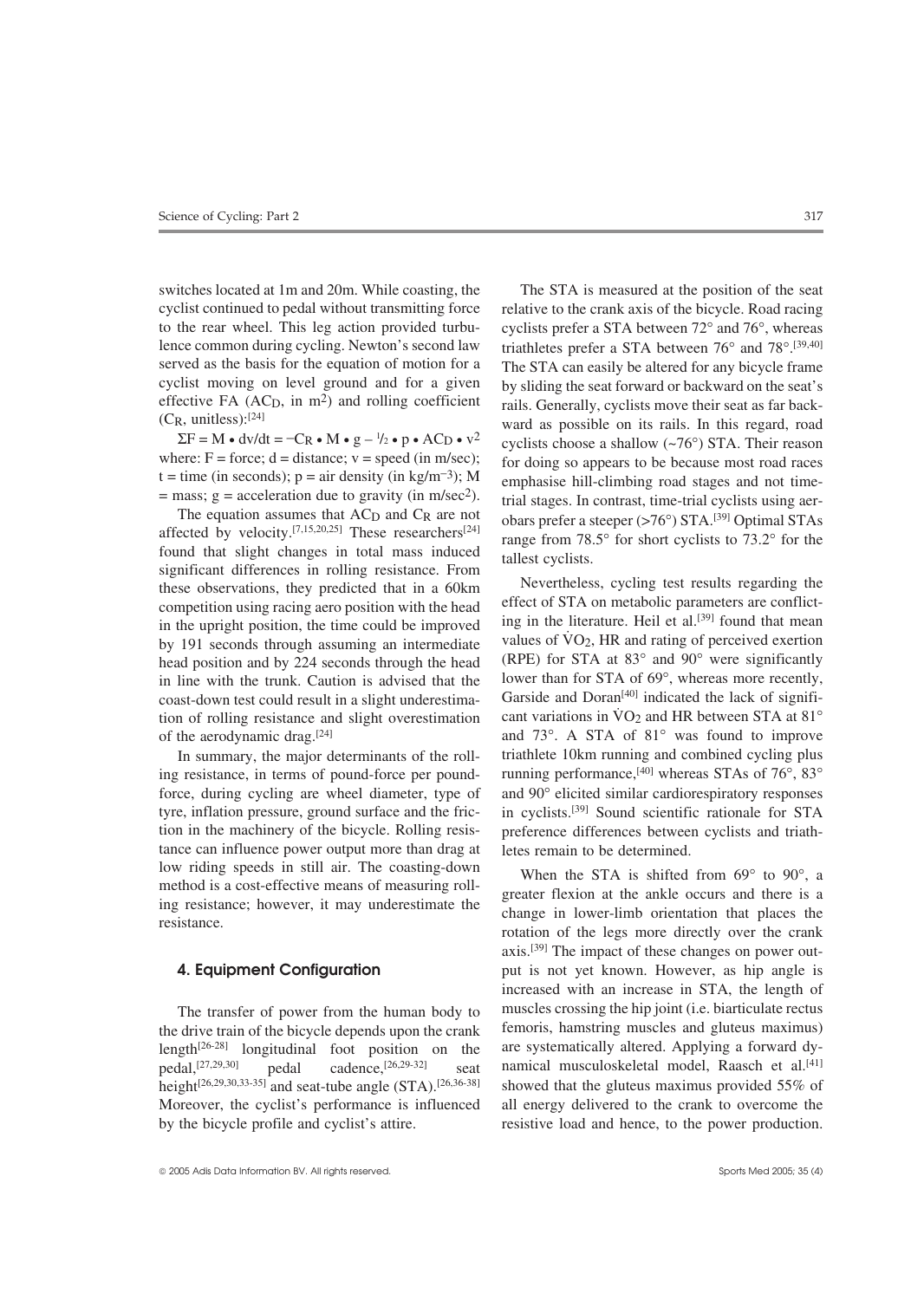now allow the cyclist to assume a more crouched dual suspension bicycle may not be as efficient<br>unner hody nosition resulting in lower wind resise compared with the front suspension bicycle in crossupper body position resulting in lower wind resis-<br>tance. Consequently,  $ST\Lambda$  can greatly affect the country racing where  $\sim 70\%$  of the time spent intance. Consequently, STA can greatly affect the country racing where  $\epsilon$  cyclists' afficiancy. Road cyclists try to move the volves uphill riding. [43] cyclists' efficiency. Road cyclists try to move the volves uphill riding.<sup>[43]</sup><br>hin joints forward relative to the bottom bracket The use of an eccentric chainring was examined hip joints forward relative to the bottom bracket The use of an eccentric chainring was examined<br>allowing them to sit more crouched and in so doing during an all-out 1km laboratory sprint test.<sup>[44]</sup> In allowing them to sit more crouched and in so doing during an all-out 1km laboratory sprint test.<sup>[44]</sup> In reduce wind drag Steeper STAs will extend the hin this study, although no differences between the cirreduce wind drag. Steeper STAs will extend the hip, this study, although no differences between the cir-<br>thereby allowing a more forward and more crouched cular and eccentric chainring were observed for thereby allowing a more forward and more crouched cular and eccentric chainring were observed for upper body position resulting in a decrease of drag cardiorespiratory variables, performance was signifupper body position resulting in a decrease of drag

aerodynamic frame with the cyclist in an aero position lowered the time by 1:17 minutes for elite-level<br>cyclists, while aerodynamic wheels lowered the<br>time by 1 minute for elite-level cyclists. These find-<br>ings suggest th

The importance of cycling equipment configura-<br>tion and weight is evident in world record attempts.<br>Accordingly, the bicycle used in the 1-hour world<br>a more favourable aerodynamic body position. In<br>record ride weighed 7.28 wore an aerodynamically designed suit (85% Cool-<br>max, 15% elastane) and a helmet (Rudy Project, **5. Gear Ratios** Italy).<sup>[3]</sup> To meet the requirements of competition in pro-

typically equipped with either a front suspension or España, cyclists usually adopt hard gears. During a front and rear (four-bar linkage rear) suspension long, flat stages, gears of  $53 \times 13$ –14 are employed system. Oxygen cost and HR of the cyclist do not to reach an average speed of 43.8 km/hour.<sup>[15]</sup> Timediffer when riding uphill on- or off-road utilising trial gears of  $54 \times 13$ –14 are used to obtain speeds front and dual suspension uphill.<sup>[43]</sup> However, power averaging 47.3 km/hour.<sup>[15]</sup> Top performance timeoutput is significantly higher on the dual suspen-<br>sions system for uphill cycling without concomitant ity of  $\sim$  50 km/hour use pedal rates >90 revolutions sions system for uphill cycling without concomitant

Accordingly, it appears that the power phase of cardiovascular response differences.<sup>[43]</sup> Power outpedalling may be dependent upon the hip angle. put on- and off-road is significantly lower for the Handlebar designs combined with steeper STAs front suspension system. These data suggest that the well allow the cyclist to assume a more crouched dual suspension bicycle may not be as efficient

and increase in cycling velocity.<sup>[6,39]</sup> icantly improved utilising the eccentric chainring.<br>
The effect of an aggregating frame and uthorle. These authors hypothesise that the improved per-The effect of an aerodynamic frame and wheels<br>on the outcome of a 40km individual time trial (ITT)<br>was modelled by Jeukendrup and Martin.<sup>[42]</sup> An<br>was modelled by Jeukendrup and Martin.<sup>[42]</sup> An<br>during that cycling phase.<sup></sup>

provements in time were larger for lesser trained<br>cyclists since they spend a greater amount of time on<br>the course.<sup>[42]</sup><br>hy road-racing cyclists, whereas triathletes use an

In contrast to road bicycles, mountain bikes are fessional racing, i.e. Tour de France, Giro, Vuelta a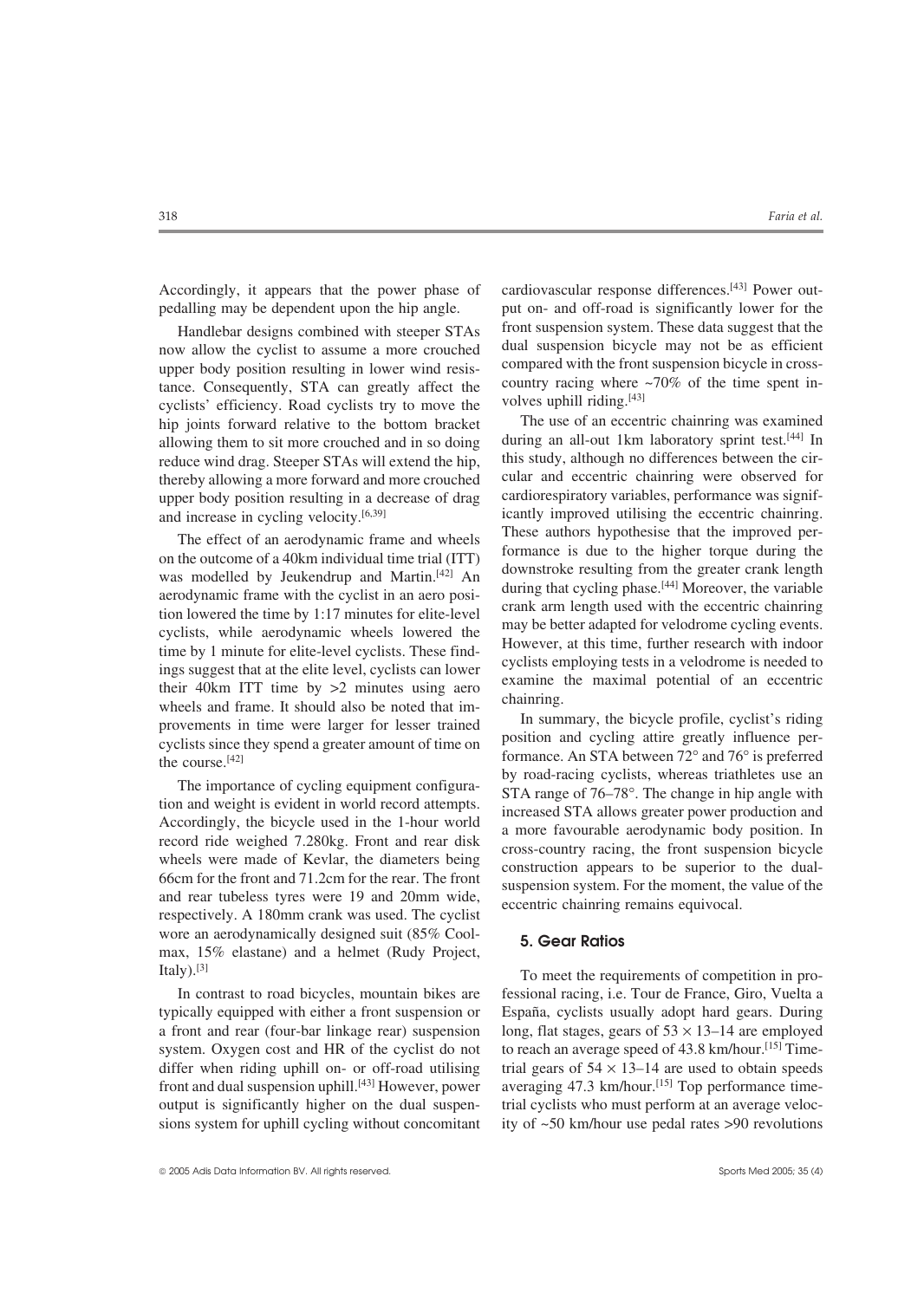revolution. This SRM system, previously validated<br>from a comparison with a motor-driven friction<br>brake<sup>[45]</sup> may be used during both laboratory and<br>field-based studies.<sup>[46]</sup> The system is able to record<br>power and store t

method are valid.<sup>[47-51]</sup> When measuring power out-<br>put, it is recommended that maximal power output,

work-load increment;  $t =$  work-load duration

of  $W_{\text{max}}$  is divided by the mean of highest peak

information on the proportion of aerobic to anaerob- to anaerobic power training. For road racing sucic energy contribution that is related to specialisa- cess, a power/BW ratio of ≥6 W/kg is suggested.

per minute (rpm).<sup>[15]</sup> Lower pedal cadences would tion in competition. Furthermore, it is recommended require use of  $58-60 \times 11$  at 70 rpm in order to that cyclists with a power index of  $\langle 40\%$  have to achieve winning times. The gear ratio used by the improve their aerobic power.<sup>[52]</sup> Cyclists with a cyclist who set the new 1-hour world record was 59 nower index of >45% have to improve their anaercyclist who set the new 1-hour world record was 59 power index of >45% have to improve their anaer-<br> $\times$  14 and the average pedal rate was 101 rpm using a objection power [52] Consequently, the nower index an- $\times$  14 and the average pedal rate was 101 rpm using a obic power.<sup>[52]</sup> Consequently, the power index ap-<br>180mm crank length.<sup>[3]</sup> pears useful when recommending training protocols.

**6. Peak Power Output** The importance of the cyclist's ability to produce power is best illustrated by the work of Lucía et One of the newest used measuring devices to  $\alpha$  al.<sup>[16]</sup> who collected data during professional stage measure power is the SRM Training Systems races. The mean absolute power output generated (Schoberer Rad Messtechnik SRM, Julich, Germa- during the Giro d'Italia, Tour de France and Vuelta a ny). The SRM system calculates power output from España stage races has been estimated to be approxi-<br>the torque and the angular velocity. To accomplish mately 400W during a 60-minute period [16] Data the torque and the angular velocity. To accomplish mately 400W during a 60-minute period.<sup>[16]</sup> Data this, strain-gauges are located between the crank further suggest that a high power output to body this, strain-gauges are located between the crank<br>axle and the chainring, and their deformation is<br>proportional to the torque generated by each pedal<br>revolution. This SRM system, previously validated<br>revolution. This SRM

More importantly, to accurately assess power Elite male off-road cyclists, National Off-Road requires an assessment of the relationships between Bicycle Association, have demonstrated maximal force and velocity. Furthermore, to accurately assess power output values of 5.9 to 5.4 W/kg.<sup>[52,54]</sup> Peak peak and average power output research reveals that power output, during a Wingate test, for the United the inertial-load method, which uses both frictional States Cycling Federation road cyclists in categories resistance and flywheel inertia, and the isokinetic  $\pi$  III and IV is reported as 13.9, 13.6 and 12.8 W/kg II, III and IV is reported as 13.9, 13.6 and 12.8 W/kg

put, it is recommended that maximal power output,<br>averaged over a complete revolution, is best ob-<br>tained at ~100 rpm and calculated as follows:<sup>[51,52]</sup> output from the torque and the angular velocity. To<br>accurately asse  $W_{\text{max}} = W_E + (40w/t \times t_E)$ <br>where:  $W_{\text{max}} =$  maximal power output (W);  $W_E =$ <br>power output of last complete stage (W);  $40w =$ <br>measuring power output, it is recommended that<br>work-load increment:  $t =$  work-load duration<br>work-lo (seconds);  $t_E$  = duration final stage (seconds). revolution, is best obtained at ~100 rpm. Power To determine the maximal power index, the mean output information is useful when establishing train-<br>W<sub>max</sub> is divided by the mean of highest peak ing protocols. The cyclist with a power index of power then multiplied by 100. <40% suggests a need to improve aerobic power Baron<sup>[52]</sup> suggests that the power index provides while an index of  $>45\%$  indicates attention be given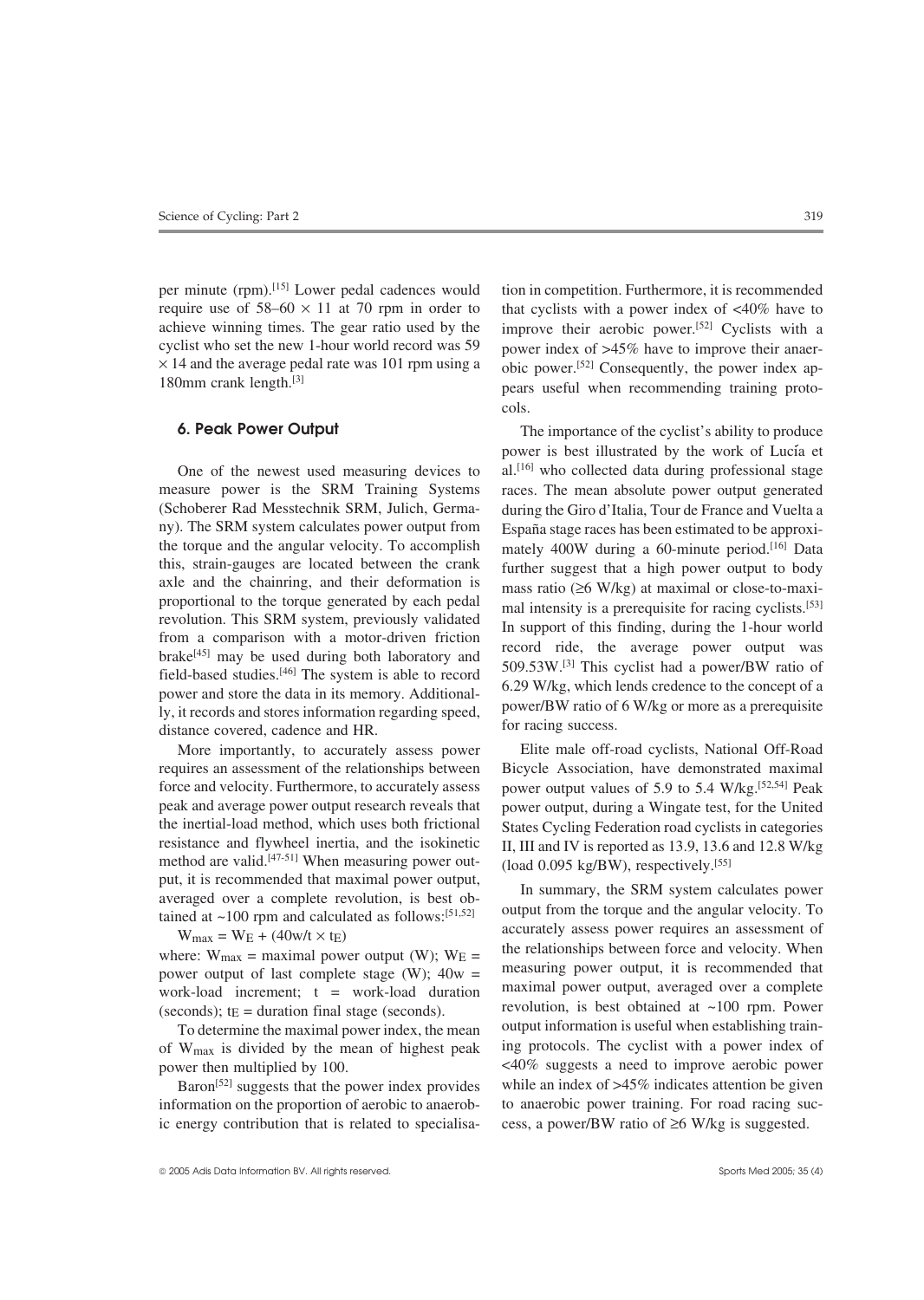Pedalling rate is widely accepted as an important prolonged cycling and is attributable to both central factor affecting cycling performance, although there and peripheral factors but is not influenced by the factor affecting cycling performance, although there and peripheral factors but is not influenced by the does not exist any consensus regarding criteria that pedalling rate  $[62,63]$ . The freely chosen cadence andoes not exist any consensus regarding criteria that pedalling rate.<sup>[62,63]</sup> The freely chosen cadence ap-<br>determine the selection of cadence. Previous studies pears to be related to the ability of the cyclists to have indicated that pedalling rate could influence effectively generate force in the quadriceps muscle. the neuromuscular fatigue in working muscles.<sup>[56,57]</sup> Lepers et al.<sup>[63]</sup> observed that the decrease in muscle Moreover, pedalling rate may influence the fibre capacities after cycling exercise was independent of type recruitment pattern.<sup>[58]</sup> Fewer fast-twitch (type pedalling rates.<br>II) muscle fibres, compared with slow-twitch (type II) muscle fibres, compared with slow-twitch (type<br>
In this regard, several factors influence the effi-<br>
I) muscle fibres, are recutied when pedal cadnete is<br>
increased from 50 to 100 rpm.<sup>1581</sup> This recruitment is<br>
incre

type I muscle fibres are contracting at a speed of<br>approximately one-third of the maximal speed of<br>shortening in individual muscle fibres they are at<br>their maximised muscular efficiency.<sup>[61]</sup> Conse-<br>the question of which their maximised muscular efficiency.<sup>[61]</sup> Conse-<br>quently, the cyclist with a higher percentage of type<br>I compared with type II fibres will be more efficient<br>as reflected by a lower VO<sub>2</sub> for a given power<br>dence adopted by output. Accordingly, the single best predictor of a It has been reported that muscle efficiency is 40km time-trial performance is the average amount highest at velocities that are slightly lower than of power output that can be maintained in 1 hour.<sup>[60]</sup> optimal velocity for peak power output regardless of This predictor represents 89% of the variance in their fibre type.[65,66] These authors conclude that time-trial performance.<sup>[15]</sup> there appears to be no relation between fibre type

**7. Pedalling Cadence** and percentage of type I muscle fibres. Nonetheless, the efficiency of muscle contraction is reduced after pears to be related to the ability of the cyclists to capacities after cycling exercise was independent of

Fibre-type recruitment and cycling efficiency ap-<br>pear to be linked with muscle contraction velocity.<br>At 80 rpm, type I muscle fibres of the vastus lateralis<br>are contraction colocity than type II muscle fibres.<sup>[60]</sup> When

Coyle et al.<sup> $[60]$ </sup> found a strong relationship ( $r =$  recruitment pattern and neuromuscular fatigue dur- $0.75$ ;  $p < 0.001$ ) between years of endurance training ing cycling exercise. However, these findings have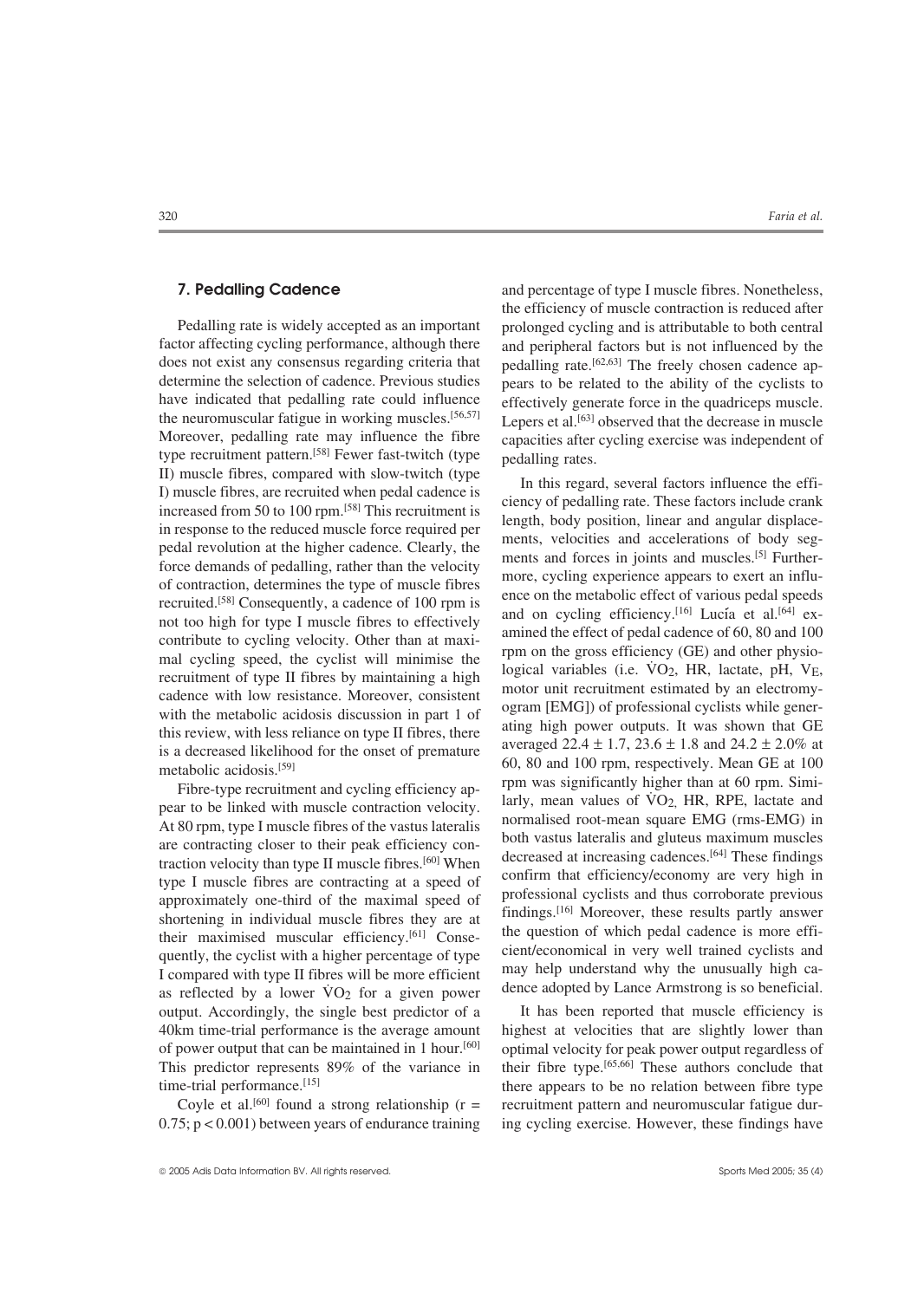employed. in peak pedal force and thereby alleviate muscle

dence.<sup>[27,49,69,70]</sup> A popular rationale for the use of While the vast majority of research on pedal rate higher cadences is that they are more efficient. In has been conducted in the laboratory, Lucía et al.<sup>[16]</sup> general, it appears that the GE, defined as the ratio<br>of work accomplished to energy expended,<sup>[71]</sup> dur-<br>ing podelling may be influenced by greed of limb<br>during the Giro d'Italia, Tour de France or Vuelta a ing pedalling may be influenced by speed of limb<br>
movement. However, Faria et al.<sup>[72]</sup> reported that at<br>
high power output a decrease in efficiency was not<br>
evident when pedal rate was increased while holding<br>
power outp from the studies of Sidossis and Horowitz<sup>[61]</sup> con-<br>firm and extend the findings of Faria et al.<sup>[72]</sup> in<br>change observed in each flat stage averaged 126 rpm.<br>change that delta efficiency (DE) increased from The larger, showing that delta efficiency (DE) increased from  $\frac{1 \text{ he larger, more powerful cyclist recorded pedal}}{\text{rates of 80–90 rpm, whereas lighter cyclist adopted}}$ Faster pedal speeds of 90–100 rpm.<sup>[16]</sup> Break-aways rpm. Furthermore, both Faria et al.<sup>[72]</sup> and Sidossis during the last kilometres of the stage and sprints and Horowitz<sup>[61]</sup> employed power outputs that were during the last kilometres of the stage<br>considerably higher than adopted in previous invesceptible in a pedal rate of ~95 rpm.<sup>[16]</sup> considerably higher than adopted in previous investigations. Consequently, their efficiency findings Maximum cadence, observed during long, flat appear to be more characteristic of cycling competi-<br>stages at average speeds of >40 km/hour, averaged tion. In support of these findings, other investigators  $126$  rpm.<sup>[16]</sup> The best climbers recorded a pedal rate report that experienced cyclists are more efficient at of  $\sim 80$  rpm during ascents of  $\lt 10\%$ . Maximum higher pedal rates.<sup>[32,73]</sup> One factor that may contrib- individual value in each high mountain averaged 92 ute to the higher efficiency at higher pedal rates is rpm.<sup>[16]</sup> The best time-trial specialist reached a pedal that the working muscles are contracting closer to rate of  $>90$  rpm. More to the point, Lucía et al.<sup>[16]</sup> the speed of shortening that maximised their effi- found the best time trialist recorded a mean pedal ciency. cadence of 96 rpm.

cyclist's posses a certain pedalling skill regarding the positive utilisation for knee flexors up to high theless, high pedalling rates, which reduce force

to be viewed with caution as animal models were cadences (105 rpm), which contribute to a decrease Racing cyclists tend to acquire the skill to ride at activity for the knee extensors.<sup>[75]</sup> It appears that a a cadence >90 rpm, whereas recreational or novice pedalling cadence that decreases muscle stress influ-<br>cyclist Research has shown that the cadence of trained the preferred higher cadence contributes to the re-<br>cyclists during laboratory testing is usually 00, 100. cyclists during laboratory testing is usually 90–100<br>rpm.<sup>[53,68]</sup> Furthermore, the pedalling cadence adopt-<br>ed with various gear ratios generally varies between<br>rents.<sup>[73]</sup> It has been observed that optimal cadence,<br>70, To-100 rpm.<br>In this respect, there is considerable discrepancy<br>in the literature with reference to preferred ca-<br>in the literature with reference to preferred ca-

Chavarren and Calbet<sup>[74]</sup> demonstrated that re-<br>It is well documented that high cadences reduce gardless of pedalling rate, GE improved with in- the force used per pedal stroke; $[53,77]$  consequently, creasing exercise intensity; however, GE decreased muscle fatigue is reduced in type II fibres. However, as a linear function of power output. In support of high pedal rates require greater  $\dot{V}O_2$  for a given this finding, Takaishi et al.<sup>[73]</sup> found that trained power output because of an increase in internal work cyclist's posses a certain pedalling skill regarding for repetitive limb movements.<sup>[31,68,71,76,78-81]</sup> Never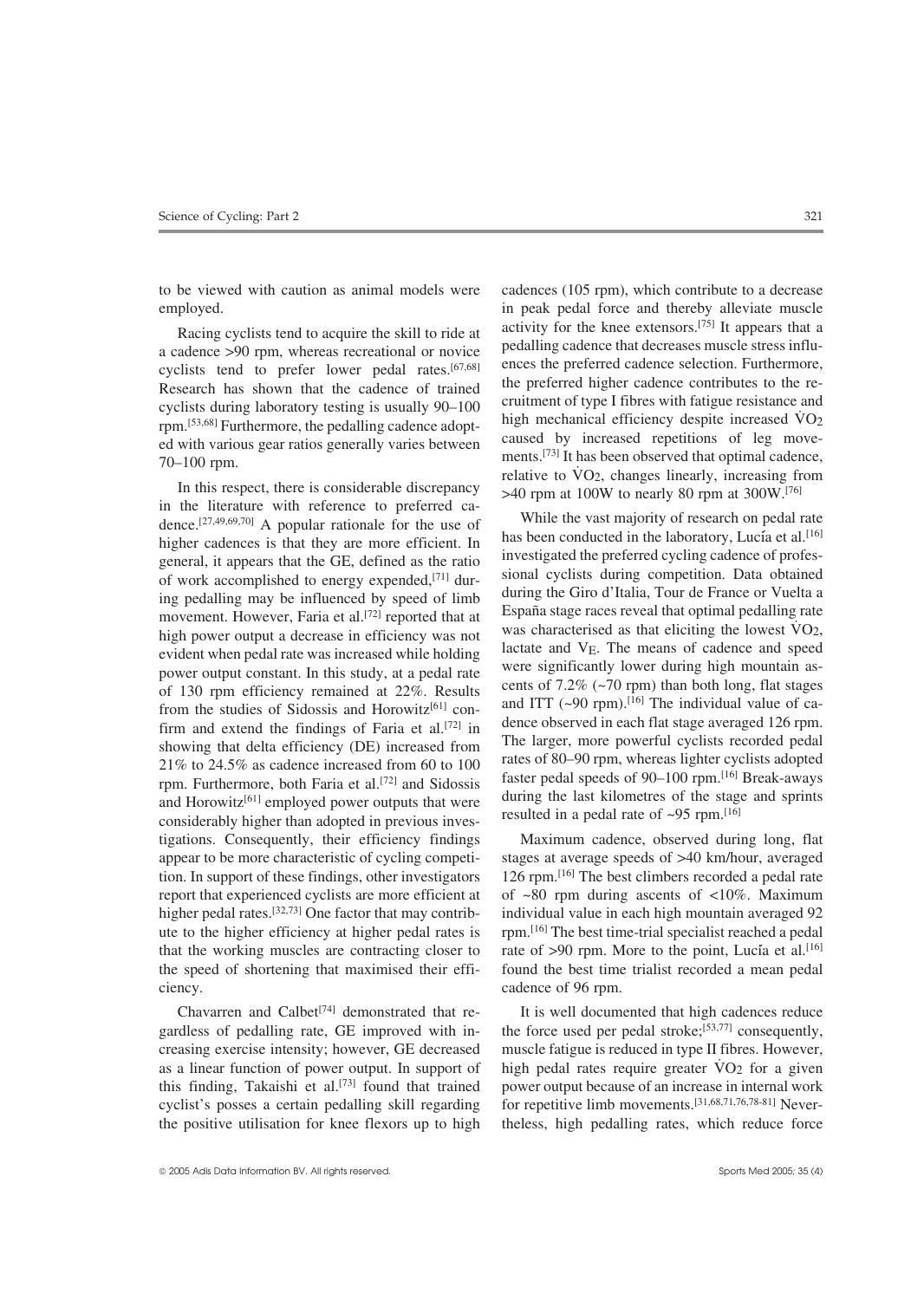demands required per pedal revolution and shorten er, these factors favour the cyclist with a higher contraction time, encourage enhanced blood flow to percentage of type I muscle fibres. The force detype I muscle fibres, which in turn is associated with mands of the pedal stroke, rather than the velocity of greater recruitment of the type I fibres. [57,58,82] It is contraction, determines the muscle fibre type reinteresting to note that the world 1-hour cycling cruitment. It is concluded that the optimal pedalling record has been consistently set with average ca- rate is not uniquely specified by the power-velocity dence just over 100 rpm.<sup>[3,83]</sup> relationship of muscle.

It is now widely accepted that a pedalling rate<br>exists at which significantly smaller neuromuscular<br>**8. Cycling Economy** fatigue may be realised. The feelings of strain in the<br>working muscles and joints appear to dictate pedal<br>rate rather than oxygen cost or HR.<sup>[84]</sup> However,<br>sensation of muscular effort as measured by RPE, is<br>controversial

greater energy expenditure, it has the advantage of economy/efficiency.<br>decreasing both actual pedalling force to turn the  $C$ E is defined as t decreasing both actual pedalling force to turn the CE is defined as the submaximal  $\rm{VO}_2$  per unit of crank and the ratio of maximal peak tension on the RW required to perform a given task [88] Accordingcrank and the ratio of maximal peak tension on the BW required to perform a given task.<sup>[88]</sup> According-<br>pedal to maximal leg force for dynamic contraction by enhanced CE is reflected by a decrease in the reported that the RER ratio for 90 rpm is significant-<br>ly lower than for 60 rpm.<sup>[87]</sup> This finding suggests logical criterion for 'efficient' performance. From longed exercise and mechanical efficiency for con-<br>traction, are recruited at higher pedalling clists display considerably higher cycling CE and nisms are advantageous to the cyclists appear to be  $\sqrt{O_{2\text{max}}}$  values.<sup>[89,90]</sup> related to the cyclist's pedalling skill.<sup>[57,75]</sup>

muscle stress, influences the preferred rate of pedal- Research has demonstrated that variations in econoling. Nonetheless, experienced cyclists do not al- my can explain 65.4% of the variation in performdence relative to  $\dot{V}O_2$  for a given power output. muscle fibres, thereby minimising type II fibre in-<br>recommend that in the future, constant-load exercise volvement. Reduced muscle force per pedal revolu- protocols, used to measure CE, be included in the tion during high cadence results in increased circula- 'routine' tests that most competitive cyclists perthereby enhancement of venous turn. Taken togeth- information made available from constant-load

Although higher pedalling cadence demands a the principle determinants of cycling performance is

pedal to maximal leg force for dynamic contraction ly, enhanced CE is reflected by a decrease in the at a given pedal rate.<sup>[75,86]</sup> Moreover, it has been percentage of  $\dot{N}O_{2mn}$  required to sustain a given at a given pedal rate.<sup>[75,86]</sup> Moreover, it has been percentage of  $\rm{VO}_{2max}$  required to sustain a given reported that the RER ratio for 90 rpm is significant-<br>mechanical work <sup>[89]</sup> It is thought to be the physioly lower than for 60 rpm.<sup>[87]</sup> This finding suggests logical criterion for 'efficient' performance. From that many type I muscle fibres, characterised by both a technical and operational point of view CE that many type I muscle fibres, characterised by both a technical and operational point of view, CE their high oxidative capacity and adapted for pro-<br>their high oxidative capacity and adapted for protheir high oxidative capacity and adapted for pro-<br>longed exercise and mechanical efficiency for con-<br>evaluation of evaluation performance. Professional cytraction, are recruited at higher pedalling clists display considerably higher cycling CE and rates.<sup>[60,80,82,87]</sup> The extent to which these mecha-<br>efficiency than amateur cyclists despite similar efficiency than amateur cyclists despite similar

Economy is seldom used in cycling, although it In summary, pedalling cadence, which decreases has provided valuable information in running.<sup>[91]</sup> ways select their most economical or efficient ca- ance among a group of elite runners similar in  $\rm \dot{VO}$ <sub>2max</sub>.<sup>[92]</sup> This same relationship might be true for Although, terrain and strategy dictate cadence, most cyclists since  $\overline{VO2}$ max values, provided a minimum professional cyclists select pedalling between 80 of >65 mL/kg/min is obtained, do not distinguish of  $>65$  mL/kg/min is obtained, do not distinguish and 126 rpm. Increasing pedal cadence, while reduc- professional from amateur cyclists.<sup>[89,90]</sup> Because of ing muscle force, encourages recruitment of type I its value to cyclists and coaches, Lucía et al.<sup>[89]</sup> tion and a more effective skeletal muscle pump, form several times during the season. CE and GE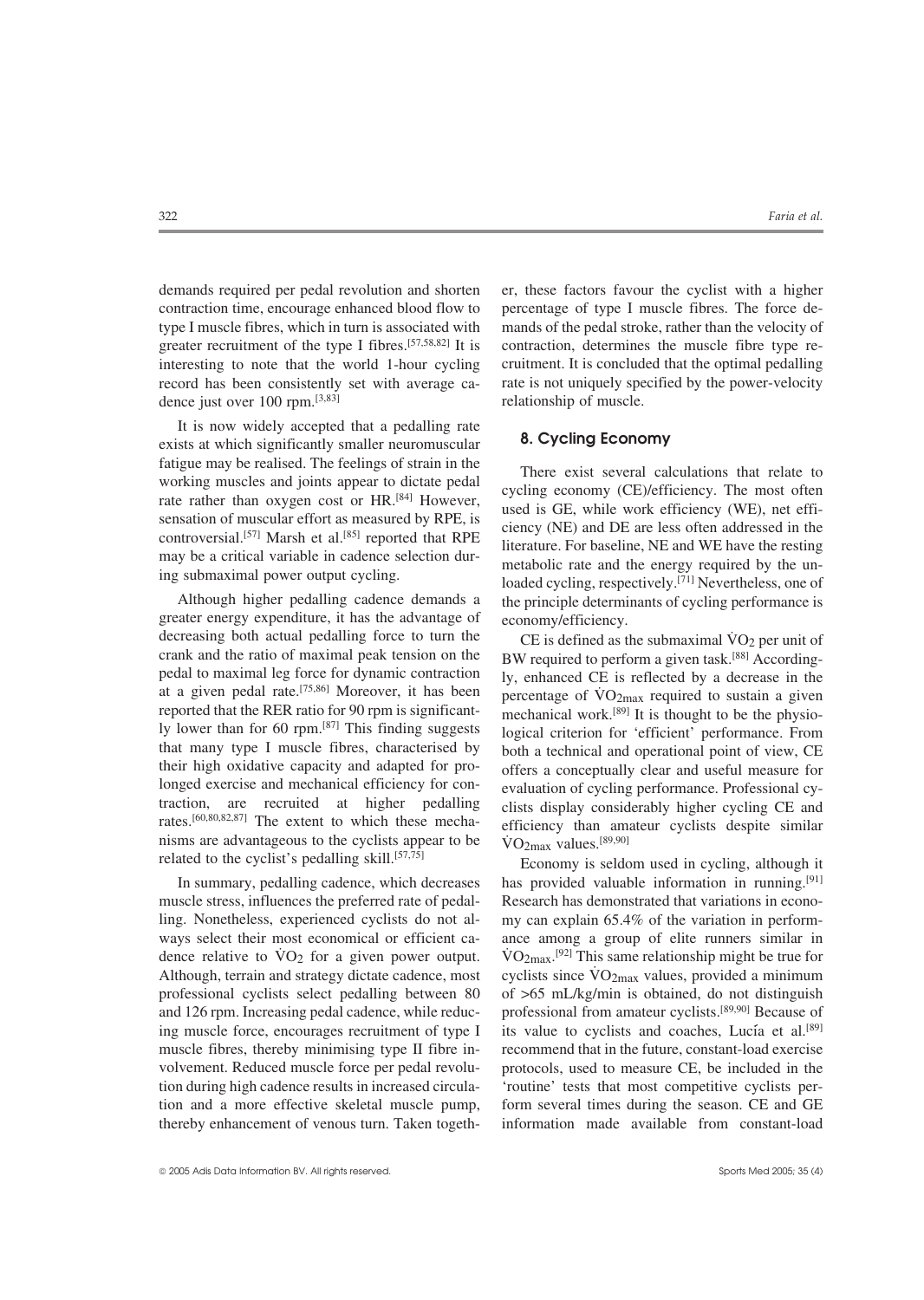Brouwer<sup>our</sup> is useful. When measures of VCO<sub>2</sub> and<br>VO<sub>2</sub> are known, energy expenditure may be deter-<br>mined:<br>While GE and DE have their limitations, GE is

data collected in the last 2 minutes of every work vant purpose for the cyclist. Until more data are<br>rate over and including 95W and until the RER available, it is recommended that both GE and DE rate over and including 95W and until the RER exceeds 1.00.<sup>[94]</sup> be used to assess the cyclist's efficiency.<br>  $\frac{1}{2}$  EUCE 1.00.<sup>[94]</sup> be used to assess the cyclist's efficiency.

that in professional cyclists, the rate of the  $\rm VO_2$  demonstrated an inverse correlation to  $\rm VO_{2max}$  for that in professional cyclists, the rate of the  $\rm VO_2$  both CE and GE. In professional cyclists, the rate of e elicited by gradual increases in exercise workload the  $VO<sub>2</sub>$  elicited by gradual increases in exercise decreases at moderate to high workloads to the workload decreases at moderate to high workloads decreases at moderate to high workloads to the workload decreases at moderate to high workloads<br>maximum attainable power output. Additionally, to the maximum attainable power output. Additionmechanical efficiency appears to increase with ris-<br>ally, mechanical efficiency appears to increase with ing cycling intensity.<sup>[95]</sup> Lucía et al.<sup>[89]</sup> suggest that a rising cycling intensity. Improvement in cycling high CE/GE might compensate for a relatively low performance is best related to submaximal variables VO<sub>2max</sub>. GE for the professional cyclists tested was of GE at the LT or respiratory compensation point  $\sim$ 24%. CE was calculated as W/L/min, while GE rather than gains in VO<sub>2max</sub>. Both GE and DE are ~24%. CE was calculated as W/L/min, while GE rather than gains in  $\rm{VO}_{2max}$ . Both GE and DE are was expressed as the ratio of work accomplished per recommended in the assessment of the cyclist's effiminute (W converted to kcal/min) to energy expend-<br>ciency. ed per minute (in kcal/min). CE of professional cyclists was found to average 85 W/L/min. A two-<br>time world champion cyclist with a  $\overline{V}O_{2max}$  of 70 mL/kg/min recorded a CE >90 W/L/min and a GE Knowledge of the exercise intensity required durof 25%. Factors that may influence GE include ing cycling competition provides valuable informapedalling cadence,<sup>[78]</sup> diet,<sup>[96]</sup> overtraining,<sup>[97]</sup> genet- tion for the prescription of training regimens. It is ics<sup>[98]</sup> or fibre-type distribution.<sup>[88]</sup> interesting to note that at 3 and 5 minutes after

bouts has applicability complementary to that ob- It is generally agreed that increased GE is an tained from other evaluation measures. $[89]$  essential determinant of cycling performance. Per-Efficiency is a measure of effective work and is<br>expressed as the percentage of total energy expend-<br>ed that produces external work. Cycling efficiency<br>has been reported to be in the range of  $10-25\%$ .<sup>[71]</sup> point rather That being the case, then 75–90% of the total energy<br>state of the total energy<br>discount of the total energy<br>discount of 3-minute workload stages provided reproducible<br>from adenosine triphosphate hydrolysis and released<br>as muscle efficiency<sup>[88]</sup> it is not the most reliable mea-There is a mounting interest in measures of WE sure. DE is defined as the ratio of the change in work expressed as GE. Toward that end, the formula of performed to the change in energy expended.<sup>[71]</sup> Brouwer<sup>[93]</sup> is use

Energy expenditure (J/sec) = ([3.869  $\times$  VO<sub>2</sub>] + recognised as a poor measure of muscle WE<sup>[71,88,99]</sup>  $[1.195 \times \text{VCO}_2] \times (4.186/60) \times 1000$  but is a better measure of whole-body efficien-In this instance, GE is calculated as the mean of all cy;<sup>[71,99,100]</sup> consequently, it may serve a more rele-<br>data collected in the last 2 minutes of every work vant purpose for the cyclist. Until more data are

GE (%) = [work rate (J/sec)]/energy expended (J/<br>sec) × 100%<br>Lucía et al.<sup>[89]</sup> found that, in professional world-<br>class cyclists, both CE and GE were inversely corre-<br>lated to VO<sub>2max</sub>. In this regard, it has been shown<br> to the maximum attainable power output. Additionperformance is best related to submaximal variables recommended in the assessment of the cyclist's effi-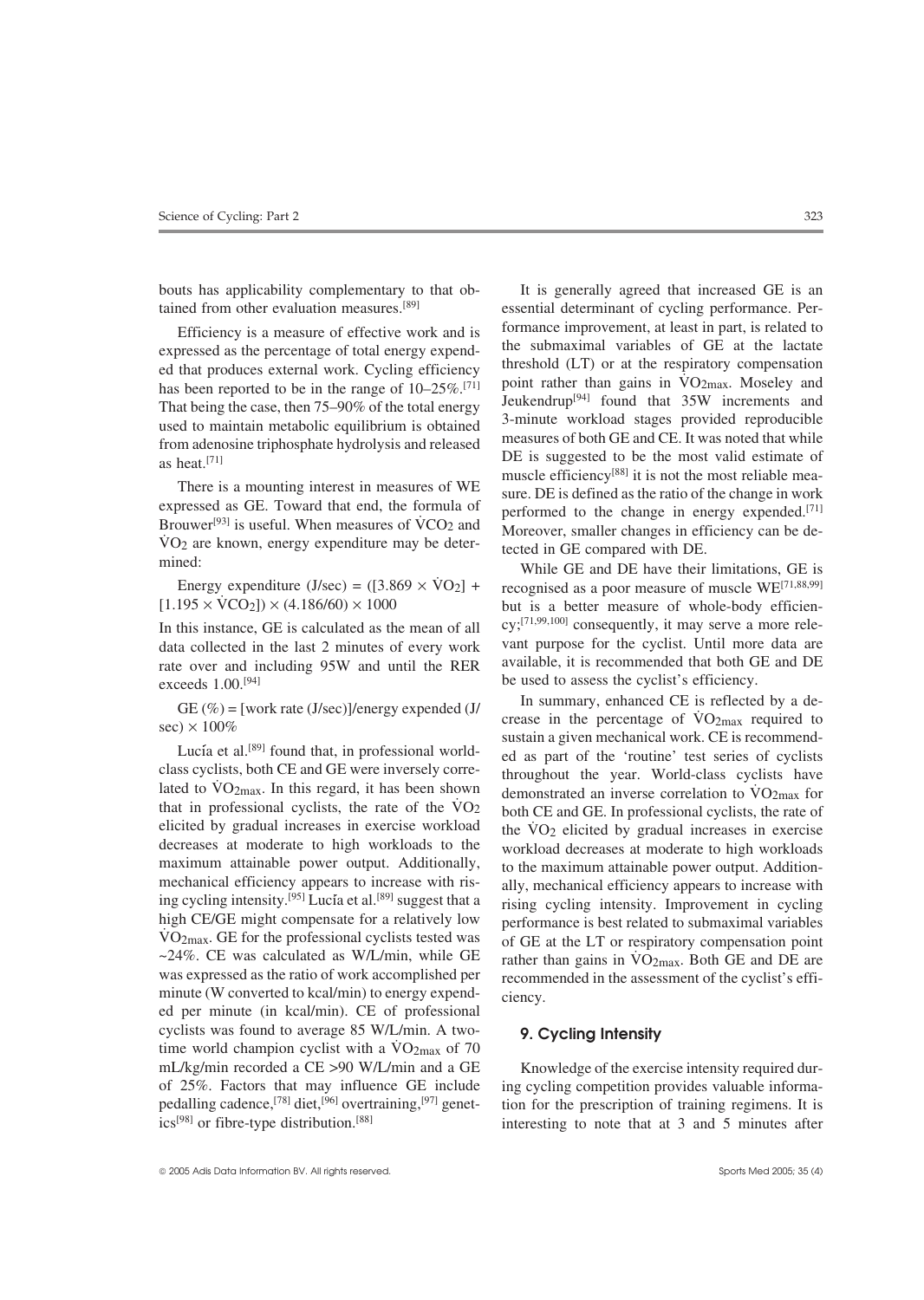lactate levels were 5.2 and 5.1 mmol/L, respective- Interestingly, during the mountain stages, for the ly,<sup>[3]</sup> while the peak HR reached 190 beats/min.<sup>[3]</sup> combined tours, the mean stage HR was ~132 beats/ Collectively, the work of Fernández-García et al.<sup>[101]</sup> min for a mean stage time of  $\sim$ 328 minutes.<sup>[101]</sup> The and Padilla et al.<sup>[102]</sup> have provided the most com- low cycling intensity (HR) recorded for the comprehensive cycling intensity data collected during bined tour during mountain stages may be attributathe multi-stage road races. Employing laboratory ble to methodological constraints where the authors metabolic data collected 2 weeks prior to races, were unable to differentiate climbing versus decent Fernández-García et al.,<sup>[101]</sup> characterised the cy-  $\overline{HR}$ . Nevertheless, the combined tour mean HR for cling intensity utilising HR data recorded every 15 ITT was ~168 beats/min during a mean time of 45 seconds via telemetry. The HR values were then minutes.<sup>[101]</sup> used to establish four heart zones that corresponded

- 
- 
- 
- 

demand long-duration, high-intensity exercise. Fer-<br>nández-García et al.<sup>[101]</sup> observed that cyclists were<br>involved in intense aerobic work of ~75 and ~79<br>min/day and moderate aerobic work represented ...07<br>min/day and m min/day and moderate aerobic work represented ~97 accumulation (OBLA = 4 mmol/L)<sup>[102,105]</sup> was estab-<br>and ~89 min/day during the Vuelta a España and the lished for each cyclist then linked to the HR and and ~89 min/day during the Vuelta a España and the state of each cyclist then linked to the HR and Tour de France, respectively. During both races, the termed the OBLA<sub>zone</sub>.<sup>[102]</sup> It is noteworthy that the cyclist spent Tour de France, respectively. During both races, the<br>cyclist spent ~20 min/day over the individual anaer-<br>obic threshold. About 93 min/day were spent in flat<br>stages and 123 min/day in mountain stages riding at for short i an intensity >70% of  $\sqrt{O_{2max}}$  and 18–27 of these the OBLAzone.<sup>[102]</sup> High mountain stages minutes were at an intensity >90% of  $\sqrt{O_{2max}}$ . Tak-<br>en together ~75% of each stage is spent >50% of accounted for the longest en together, ~75% of each stage is spent >50% of accounted for the longest time spent in the LTzone.<br>VO<sub>nner</sub> In contrast during ITT cyclists spend a These data serve a useful purpose for the develop- $\sqrt{VQ_{2\text{max}}}$ . In contrast, during ITT, cyclists spend a These data serve a useful purpose for the develop-<br>mean of 20 minutes  $> 90\%$   $\sqrt{Q_{2\text{max}}}$ . Lucia et al.[103] ment of training protocol for stage-racing competimean of 20 minutes >90%  $\text{VO2max}$ . Lucía et al.<sup>[103]</sup> ment reported that the professional winner of the short road-cycling time trial during the Tour de France Padilla et al.<sup>[102]</sup> demonstrated that when exercise sustained 70 minutes at an intensity >90% of intensity recorded during racing is estimated from sustained 70 minutes at an intensity >90% of intensity recorded during racing is estimated from<br>  $\frac{\text{V}_\text{O}}{\text{W}_\text{max}}$  HR reserve<sup>[106]</sup> instead of HR<sub>max</sub> values are ~8%

course profile rather than being stochastic. In ITT good reason to choose the HR reserve method along stages, cyclists reached a mean HR of ~171 beats/ with individual laboratory HR-power output relamin and during flat stages a HR mean of ~125 beats/ tionships.<sup>[102]</sup> With regard to W<sub>max</sub> values, approxi-<br>min.<sup>[101]</sup> The mean overall HR for the combined mately 2 weeks prior to each stage race, the cyclists tours was observed to be ~134 beats/min for a mean underwent an incremental maximal cycling test. Exstage time of  $\sim$ 254 minutes.<sup>[101]</sup> During flat stage ercise began with an initial resistance of 100W, with cycling, the combined tour mean HR was  $\sim$ 126 further increments of 35W every 4 minutes, inter-

competition of the 1-hour world record, the cyclist's beats/min for a stage time of  $\sim$ 288 minutes.<sup>[101]</sup>

used to establish four heart zones that corresponded<br>to intensities of exercise relative to:<br>anaerobic (over the individual anaerobic thresh-<br>left was identified as the exercise intensity eliciting 1<br>old; around 90% of VO • intense aerobic (70–90% of VO<sub>2max</sub>); erage baseline lactate values measured when exer-<br>• intense aerobic (70–90% of VO<sub>2max</sub>); erage baseline lactate values measured when exer-• moderate aerobic (50–70% of  $\rm\dot{V}O_{2max}$ ); cising at 40–60% of the maximal aerobic power • recovery  $\langle 50\% \text{ of } \text{VO}_{2\text{max}}\rangle$ . output.<sup>[104]</sup> Based on pre-race laboratory tests, the Clearly professional multi-stage cycling races. LT value established for each cyclist was linked to Clearly, professional multi-stage cycling races LI value established for each cyclist was linked to reach cyclist was linked to the heart rate  $(HRLT)$  and power output  $(WLT)$ , then

HR reserve<sup>[106]</sup> instead of HR<sub>max</sub>, values are ~8% HR data reveal that the HR is related to the lower but close to  $\%W_{max}$  values. This closeness is mately 2 weeks prior to each stage race, the cyclists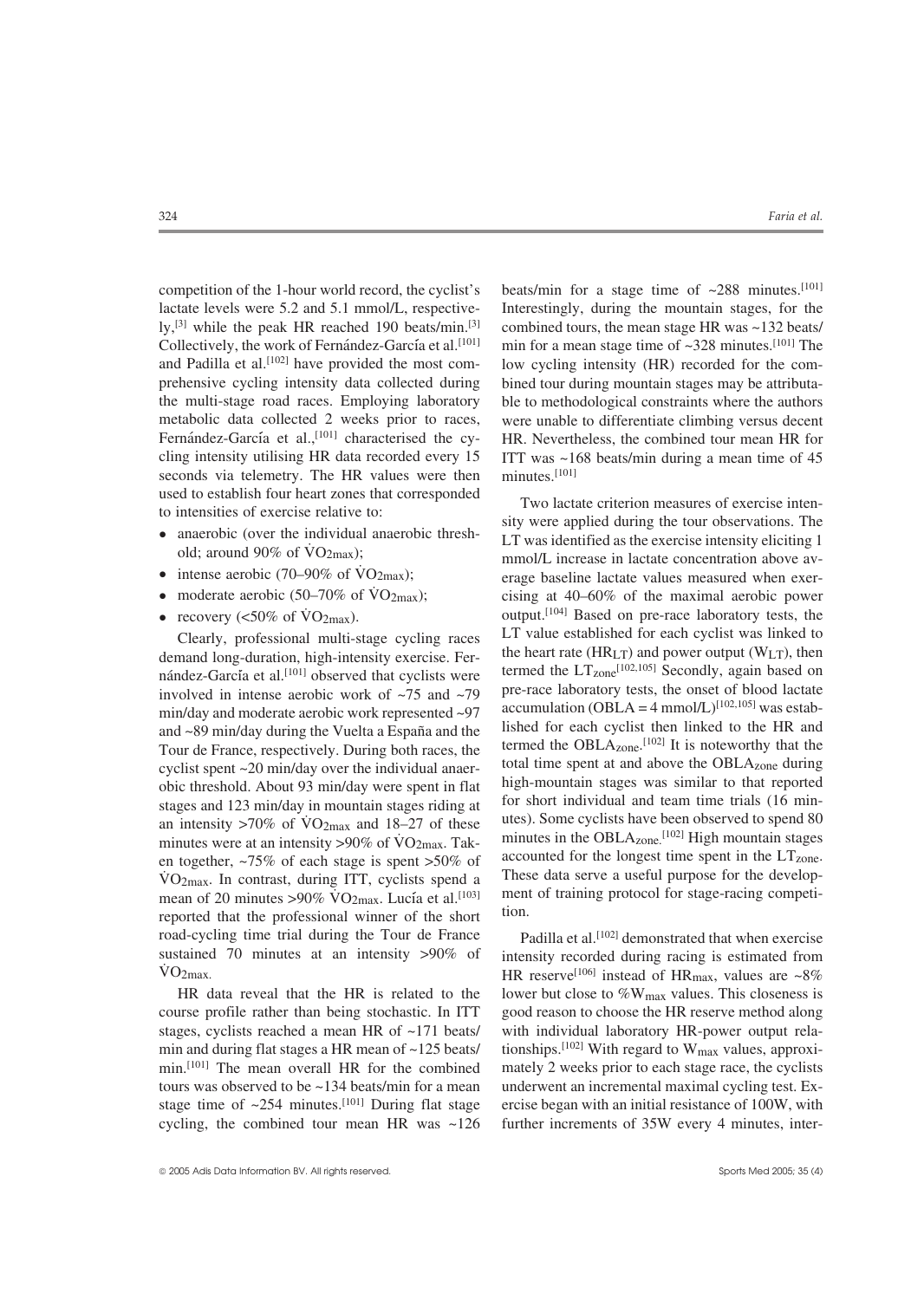where:  $W_f$  = value of the last complete work-load; t<br>= time the last uncompleted work-load was main-<br>**10. Muscle Recruitment** 

geous starting position. Accordingly, the average<br>HR during such starts has been reported as ~90% of<br>HR<sub>max</sub> corresponding to ~84% of  $\sqrt{O_{2max}}$ .<sup>[108]</sup> switch from the conventional sitting position to a<br>less economical s  $M_{\text{max}}$  corresponding to  $\sim 64\%$  of  $VQ_{\text{max}}$ .<br>
Moreover, the average exercise intensity of cross-<br>
country competitions lasting ~147 minutes is similar<br>
to that reported by Padilla et al.<sup>[3]</sup> for short road-<br>
demon to that reported by Padilla et al.<sup>[3]</sup> for short road-<br>cycling time trials lasting ~10 and ~39 minutes (89  $\pm$ <br>3% and 85  $\pm$  5% of HR<sub>max</sub>, respectively). When the<br>intensity profile is expressed as a percentage of LT,<br>

intensity by off-road cyclists may be partially ex- position. In addition, during a maximal 30-second plained by the demand placed on the cyclist for sprint, the power output was reported to be 25–30% bicycle control and stabilisation on very rough ter-<br>greater in a standing position than when seated.<sup>[110]</sup> bicycle control and stabilisation on very rough ter-<br>
rain. Repeated isometric muscle contractions of the In the standing position, a higher power output rain. Repeated isometric muscle contractions of the In the standing position, a higher power output arms and legs may influence HR values during off-<br>would be expected since the cyclist's BW can conarms and legs may influence HR values during off-<br>
road racing. However, there is evidence that use of tribute to a greater force on the pedal per pedal front suspension cycles serve to minimise such a revolution. Furthermore, pedalling cadence was  $\sim$  60 response.<sup>[43]</sup>

off-road cross-country races demand long-duration, was limited to a single gradient, short duration and high-intensity exercise. In stage races, approximate-<br>different pedal cadences, therefore, the combination ly 75% of each stage is spent at  $>50\%$  VO $_{2\text{max}}$ . ITT of speed, hill gradient and duration that would facyclists spend 20 minutes at  $>90\%$  VO<sub>2max</sub>, while vour climbing in the seated or standing position the winner of the Tour de France sustained 70 min- remains to be investigated. utes at >90%  $\rm\dot{V}O_{2max}$ . Mean HR for the combined The cyclist can generate a high climbing speed of tours is  $\sim$ 134 beats/min for a mean stage time of 20 km/hour by using light gears (39  $\times$  23–25) and

spersed with 1-minute recovery intervals. A 75 rpm  $\sim$  254 minutes. Total time spent at and above OBLA cadence was required.<sup>[102]</sup> In this case, W<sub>max</sub> was during high mountain stages is 16 minutes, while measured as the highest work-load the cyclist can some cyclists remain at OBLA for 80 minutes. Offmaintain for a complete 4-minute period. When the road cross-country racing demands a starting HR of last work-load cannot be maintained for the com-  $\sim 90\%$  HR<sub>max</sub> or 84% VO<sub>2max</sub>. The mean intensity plete 4-minute period, W<sub>max</sub> is computed as fol-<br>racing time trials and a longer time is spent above<br>prover time is spent above racing time trials and a longer time is spent above  $W_{\text{max}} = W_f + ([t/240] \times 35)$  LT than road stage-racing cyclists.

tained (in seconds);  $35 =$  the power output differ-<br>ence between the last two work-loads.<br>Racing strategy has a significant influence on the<br>HR response. Off-road cross-country cycling com-<br>petition is shown to demand nea intensity.<sup>[110]</sup> In contrast, HR and V<sub>E</sub> were found to The higher intensity and longer duration at high be higher in a standing as opposed to a seated tribute to a greater force on the pedal per pedal rpm, for both seated and standing while climbing, In summary, professional multi-stage races and compared with ~90 rpm in level cycling. This study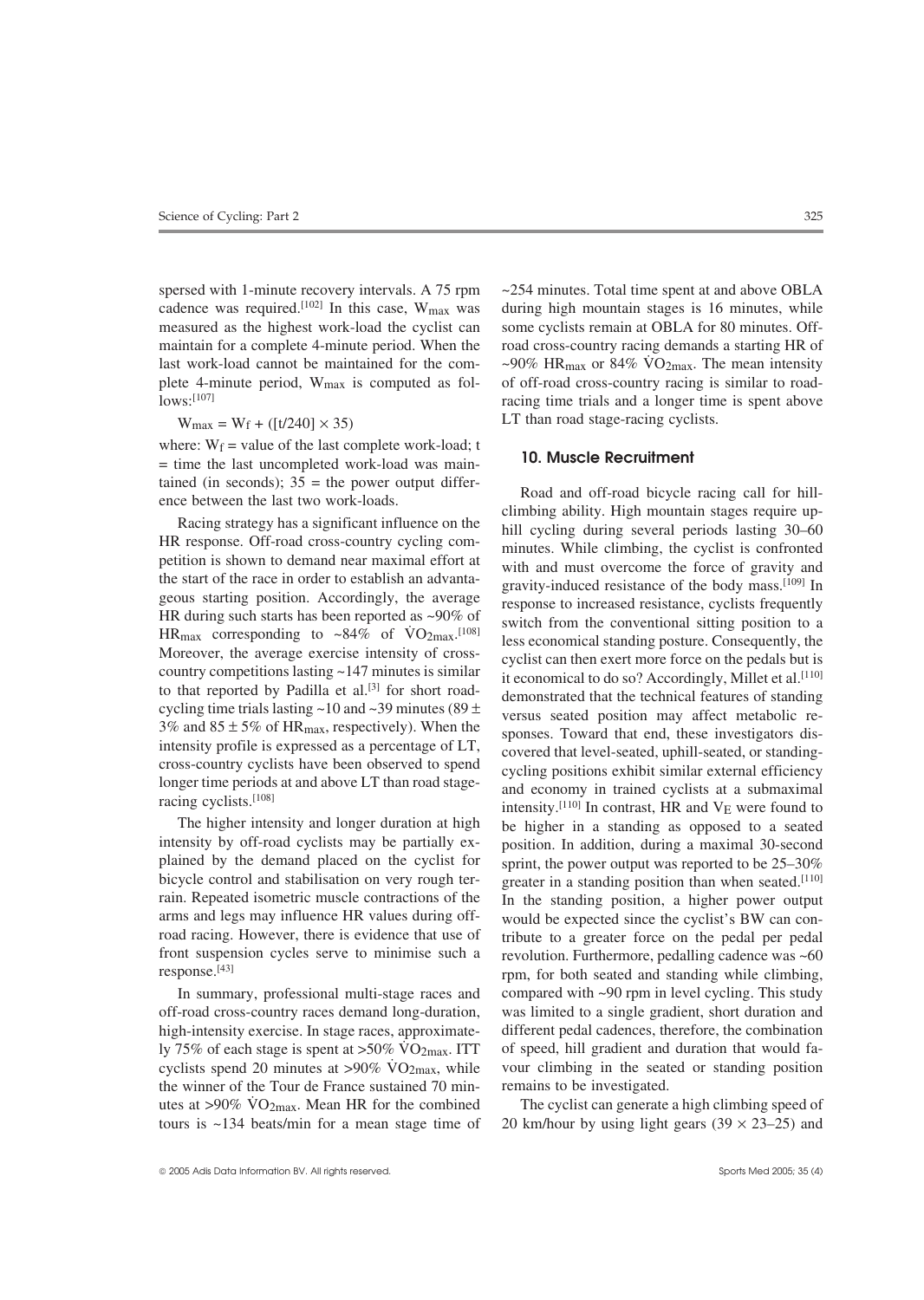not the case. Rather, most cyclists elect to rise off Calwell et al.<sup>[111]</sup> observed this vertical force to be the saddle and push harder gears  $(39 \times 17-21)$  at the major component of the pedal reaction force relatively low cadences while others remain on the while standing. The vastus lateralis, a one-joint knee saddle and push hard gears. Standing on the pedals, extensor, and the rectus femoris, a biarticular extenhowever, changes the range of motion of the hip sor, increase their duration of activity with a change joint substantially during the crank revolution. More to the standing posture. It appears that the singleimportantly, the centre of body mass is modified by joint plantar flexor soleus increases ankle plantar standing on the pedals.<sup>[111,112]</sup> Consequently, stand-<br>flexor moment when standing on the pedals. The ing and seated postures produce different pedal rectus femoris, a knee extensor and hip flexor, beforce, crank torque and joint movement comes active for a longer duration in the standing profiles.<sup>[111,112]</sup> A change in cycling posture suggests versus seated posture.<sup>[111,112]</sup> It is interesting to note profiles.<sup>[111,112]</sup> A change in cycling posture suggests that there will be modifications in the patterns of that three muscles, the biceps femoris, gastrocnemimuscle activity. Additionally, alteration of grade us and tibialis anterior, appear to display similar accompanied by a change in cycling posture will activity for both saddle and standing posiresult in changes in the direction of the force applied tions.  $[114, 115]$ to the pedal.<sup>[111]</sup>

tion, a distinct alteration in the pelvic angle occurs posture while cycling changes the magnitude and accompanied by a dramatic increase in muscle activ-<br>activity of several key muscle groups whose func-

high cadences (≥90 rpm); however, that is generally pedal reaction force in relation to the hip joint axis.

The activity patterns of mono- and bi-articular When climbing, the magnitude and activity of the muscles have been shown to have different activity gluteus maximus, whose function is hip extension, is patterns with respect to seated and standing uphill higher in the standing position than when seated on conditions.<sup>[113,116]</sup> This variance is believed to be due the saddle. Its activity begins just before the top to the possibility that monoarticular muscles condead centre of crank position and continues well into tribute to positive work, whereas biarticular muscles the later part of the downstroke, which is not differ- control the direction of force applied to the ent from the saddle position.<sup>[5]</sup> However, the gluteus pedal.<sup>[117]</sup> The involvement of the biceps femoris maximus does not appear to increase extensor mo- appears to be related to the specific pedalling techment but rather serves to enhance pelvis stabilisa-<br>ique of the cyclist. The use of a fixed rather than tion.[113] The vastus lateralis, a powerful knee exten- flexing ankle joint throughout the crank cycle results sor, is observed to be activated earlier in the upward in different muscle recruitment and coordinarecovery phase and is active longer into the subse- $\frac{[117]}{]}$  It should be noted that a limitation of this quent downward power phase when moving from type of research, if performed in a laboratory where sitting on the saddle to standing during a climb. the bicycle ergometer is fixed in place, is the ab-During the down-stroke of seated cycling, extensor sence of the confounding factor of lateral sway of moments are needed at all three lower extremity the bicycle, which occurs in standing while climbing joints, except for the knee joint moment that changes and is commonly observed among cyclists when from extensor to flexor in the middle of the down ascending and sprinting. This sway action could<br>introduce modified muscle activity patterns introduce modified muscle activity patterns.

With a change from the seated to standing posi-<br>In summary, shifting from a seated to standing ity of the gluteus maximus.[113] The more forward tion is to provide maximum force to the pedals. position of the hip joint in relation to the crank When standing, the magnitude and activity of the spindle, in the standing posture, reduces the horizon- gluteus maximus is higher. Activation of the vastus tal distance between the hip joint and the point of lateralis is earlier and its duration of activity is force application on the pedal. Consequently, this longer. Likewise, the rectus femoris increases its position reduces the moment arm of the vertical duration of activity and the soleus increases ankle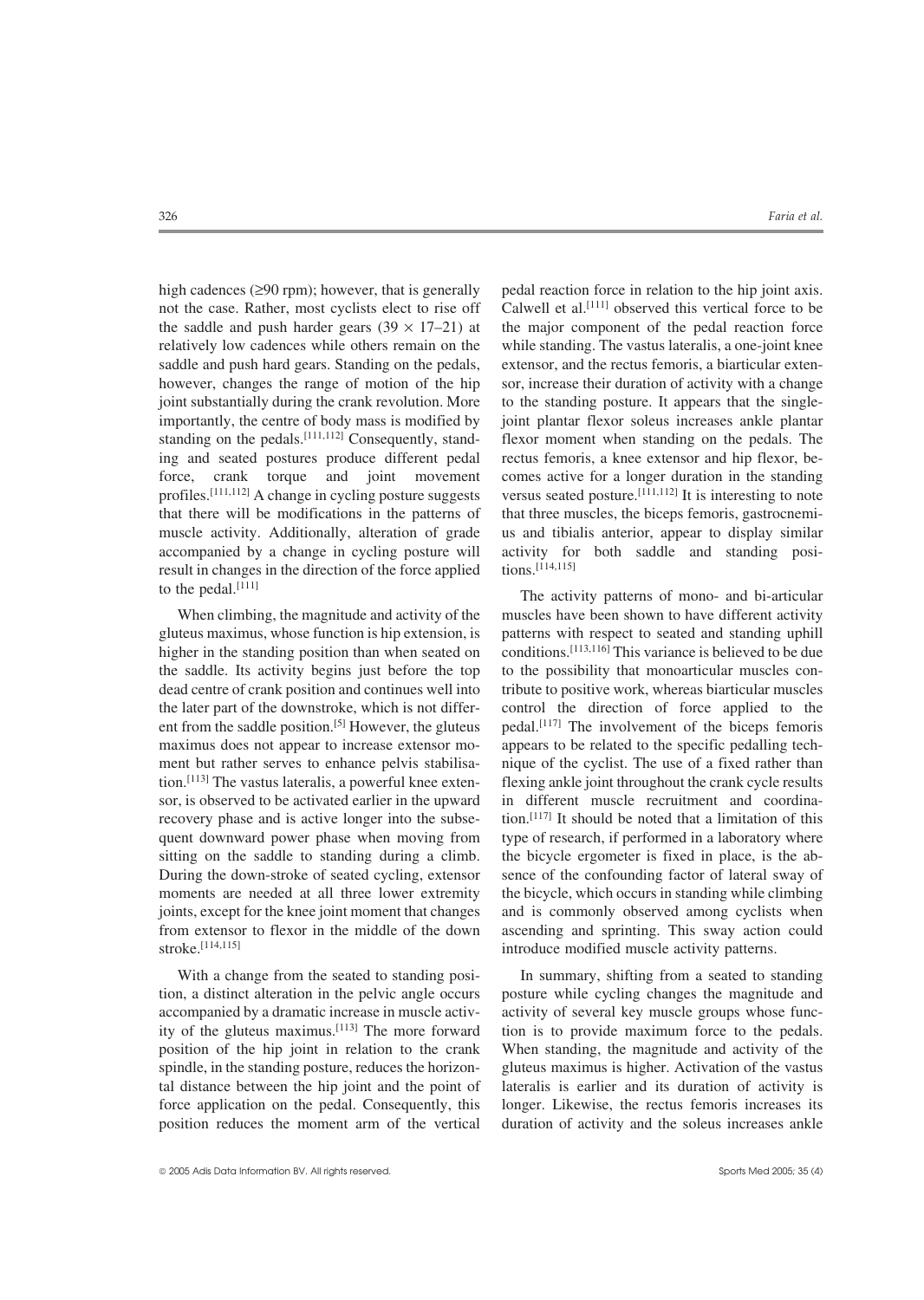served for the biceps femoris, gastrocnemius and trast, maintenance of a variable pace throughout a tibialis anterior for the saddle and standing position. race means that a cyclist will be accelerating and Nonetheless, in well trained cyclists and within the decelerating. This mode of pacing is common limitations of current investigations, economy and among road and off-road racing cyclists. Variable gross-external efficiency in seated uphill cycling are pacing, however, is said to lead to excessive glyconot different than in uphill standing cycling. Further gen depletion and premature onset of fatigue. Com-<br>research is needed in order to expand our knowledge pared with a variable pace during a 20km time-trial. research is needed in order to expand our knowledge pared with a variable pace during a 20km time-trial, of those variables that affect uphill cycling perform-<br>steady pace riding was shown to be 6% better.<sup>[118]</sup> ance. Subsequently, these authors found that time-trial

time trialing is to maintain the highest sustainable<br>speed for the period. Toward that end, knowledge of<br>the effects of systematic variations in pacing strate-<br>gy on performance allows the athlete and coach to<br>plan optimal pede time trial performance. Moreover, Foster et<br>al.<sup>[119]</sup> reported that the best performance in simulat-<br>ed 2km time trials was attained when the cyclist<br>maintained an even pacing strategy for the duration<br>of the ride. D

with the even strategy. The all-out start strategy time savings, even when the magnitude of variation resulted in significantly greater  $\dot{X}_0$  at 30 and 45 was only 5% above and below mean power. resulted in significantly greater  $VO<sub>2</sub>$  at 30 and 45 seconds and a significantly greater total  $\overline{VQ_2}$ . In support of this finding, Liedl et al.<sup>[121]</sup> found,

plantar flexion. However, similar activity is ob- race, which results in a 'negative split'.<sup>[121]</sup> In consteady pace riding was shown to be  $6\%$  better.<sup>[118]</sup> performance was similar when well trained subjects **11. Pacing Strategy performed prolonged variable interval exercise or** Whether racing against the clock or other com-<br>petitors, finishing in the absolute quickest time pos-<br>sible is the cyclist's goal. Similarly, the objective of<br>time trialing is to maintain the highest sustainable<br>performanc

downhill/downwind race section will allow suffi-<br>account for the even pacing advantage.<br>Starting strategy may also play an important role plish a variable power strategy. Swain<sup>[123]</sup> demon-Starting strategy may also play an important role<br>for the racing cyclist. Bishop et al.<sup>[120]</sup> reported that<br>an all-out start strategy for 10 seconds followed by a<br>an important of the racing cyclist. Bishop et al.<sup>[120]</sup> r

A small body of research tends to support the using a pacing strategy that deviated ±5% every 5 strategy of even pacing albeit with a slightly faster minutes from the cyclist's mean power output dursteady speed employed during the second half of the ing a 1-hour time trial, imposed no additional physi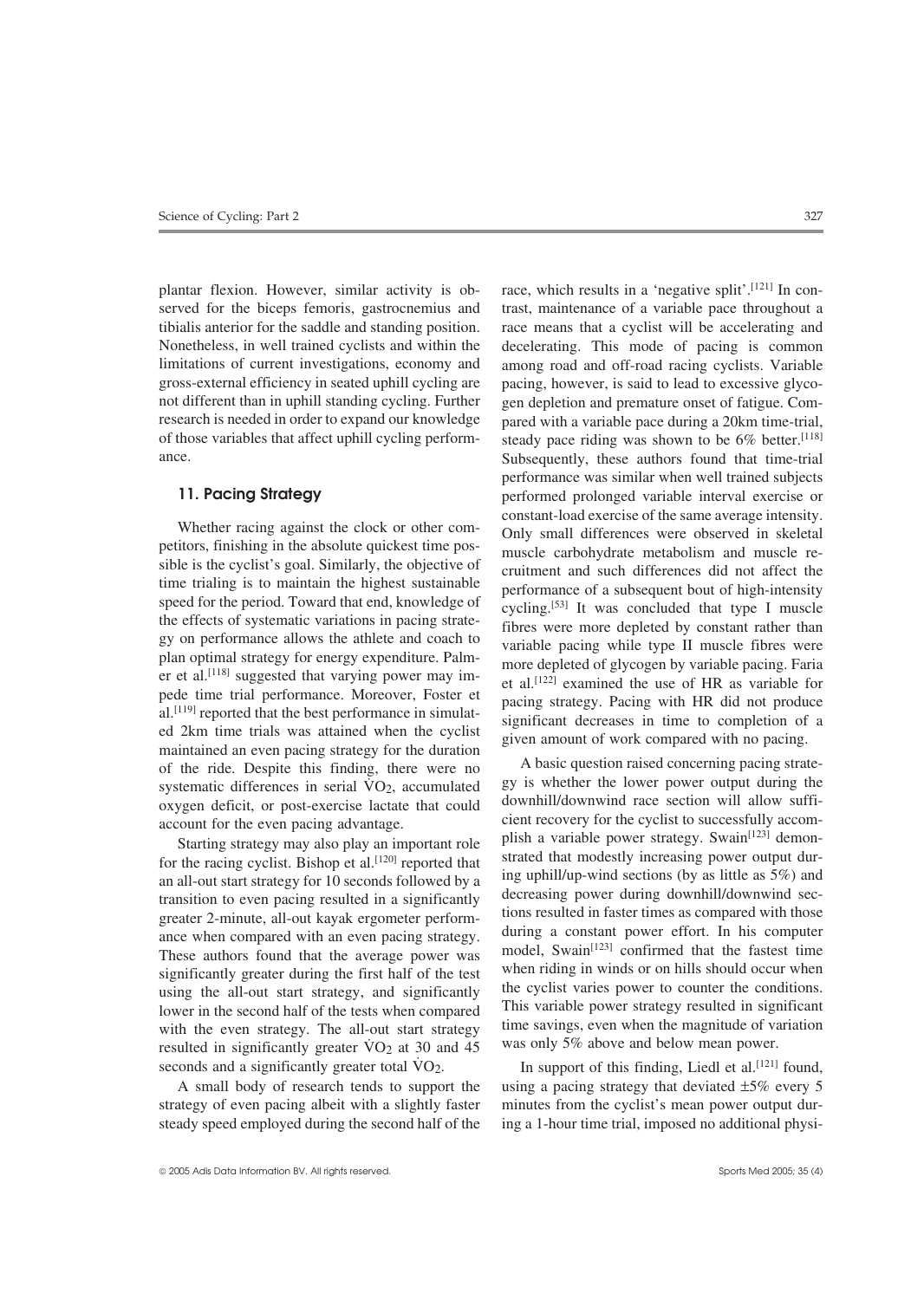put. Moreover, Atkinson and Brunskill<sup>[124]</sup> tested either the slow or fast portion of the race. Swain's computer model with a computer-generated 16.1km course in which the cyclists encounter a **12. Altitude Acclimatisation** headwind on the first half of the course and a tailwind in the second half of the course. These  $\frac{\text{Competitive}}{\text{moderate}}$  at tailwind in the second half of the course. These  $\frac{\text{Competitive}}{\text{moderate}}$  at the course often staged at the course of the course of the course of the course of authors<sup>[124]</sup> found a significant decrease in time to<br>complete the course when paced by power output.<br>They further found a small but non-significant in-<br>crease in performance when varying power by  $+5\%$ <br>into the headwin

Counter to intuitive practice, it appears wise to The positive effects of living and/or training in an speed up slightly when the cyclist begins to feel environment with decreased partial pressure of oxyheavy legs, rather than to slow down. In this in-<br>stance, type II muscle fibres begin to work while<br>creases in haemoglobin concentration, buffering castance, type II muscle fibres begin to work while creases in haemoglobin concentration, buffering ca-<br>giving type I muscle fibres a chance to provide more pacity and adaptations in skeletal muscle.<sup>[126]</sup> Theogiving type I muscle fibres a chance to provide more pacity and adaptations in skeletal muscle.<sup>[126]</sup> Theo-<br>pyruvate to the mitochondria. This practice is fol-<br>retically, these changes should result in an

In summary, common among racing cyclists is a<br>variable pace strategy throughout the race. Howev-<br>nosed to even moderate altitudes 900m<sup>[131]</sup> and load exercise of the same average intensity. Re-<br>serts<sup>[133]</sup> reported an 8.7% decrement in  $\sqrt{O_{2max}}$ . A<br>search suggests that varying power by +5% into the decrement in aerobic exercise performance at an

ological stress compared with constant power out- ble race time may it may be best not to vary >5% for

weight of scientific evidence remains equivocal.

speed up slightly when the cyclist begins to feel environment with decreased partial pressure of oxy-<br>heavy legs, rather than to slow down. In this in-<br>gen appear to be mediated primarily through inpyruvate to the mitochondria. This practice is fol-<br>lowed by Kenyan runners who are the best endur-<br>improvement in endurance exercise performance at lowed by Kenyan runners who are the best endur-<br>and improvement in endurance exercise performance at<br>ance runners in the world. Along this same line of both sea level and altitude. Nonetheless, it is apparboth sea level and altitude. Nonetheless, it is apparthinking, Billat et al.<sup>[125]</sup> suggest that it is normal for ent from a review of the literature, that methodologiathletes to vary their pace. However, to produce the cal technicalities have often been responsible for the best possible time it is suggested that the pace lack of consistent evidence in favour of altitude should not vary  $>5\%$  for either the slow or fast residence for performance at sea level.<sup>[127]</sup> Research side.<sup>[123]</sup> has been limited by small sample sizes, insufficient<br>The majority of time tripling studies have been or varying durations of altitude exposure, varying The majority of time-trialing studies have been<br>conducted in the laboratory; however, in reality<br>cycling time trialists must consider which form of<br>pacing might best fit the environment and terrain.<br>Consequently, future fi

variable pace strategy throughout the race. Howev-<br>er, steady pace riding compared with variable pac-<br> $580m^{[132]}$  have demonstrated significant drops in er, steady pace riding compared with variable pac-<br>ing has been shown to be 6% better for 20km time<br> $\sqrt{Q_{2max}}$  and performance. The decline in  $\sqrt{Q_{2max}}$ ing has been shown to be 6% better for 20km time  $\dot{V}O_{2\text{max}}$  and performance. The decline in  $\dot{V}O_{2\text{max}}$  trialing. Yet, time-trial performance was shown to has been documented in athletes<sup>[132]</sup> and trained trialing. Yet, time-trial performance was shown to has been documented in athletes<sup>[132]</sup> and trained<br>be similar when well trained cyclists performed subjects<sup>[133]</sup> to begin as low as ~600m. For every be similar when well trained cyclists performed subjects<sup>[133]</sup> to begin as low as ~600m. For every prolonged variable interval exercise or constant-<br>1000m increase above 1050m. Robergs and Rob-1000m increase above 1050m, Robergs and Robdecrement in aerobic exercise performance at an headwind and  $-5\%$  in the tailwind may be the most altitude of 2240m above sea level may approach effective race pace strategy. In close agreement,  $7\%/^{[134]}$  Furthermore, this decrement is increased to other findings suggest that to produce the best possi-  $12\%$  at 2286m.<sup>[135]</sup> In trained subjects, the reduction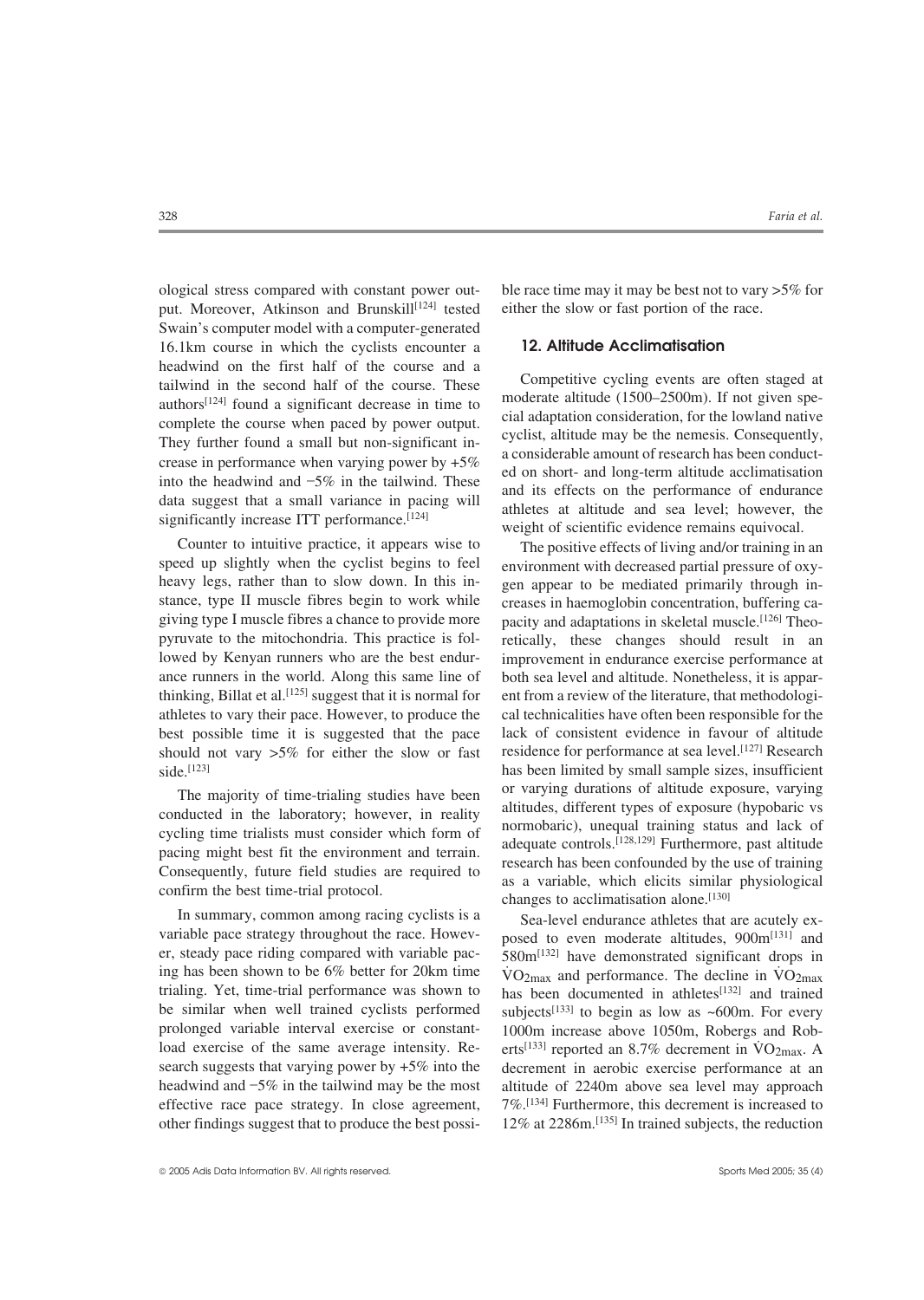accounts for around 86% of the variance in the decrement in  $\rm \dot{V}O_{2max}$ . [136] It is interesting to note decrement in  $VO_{2max}$ .<sup>[136]</sup> It is interesting to note The other option presented by Daniels<sup>[139]</sup> was to that athletes with a SaO<sub>2</sub> <90% during maximal seathat athletes with a SaO<sub>2</sub> <90% during maximal sea-<br>level exercise display a significant decline in matisation to the altitude. Indeed, Fulco et al.<sup>[140]</sup>  $\sqrt[3]{\text{O2max}}$  during acute exposure to a mild altitude of have pooled submaximal and maximal data and  $\approx$  1000m.<sup>[137]</sup> However, trained athletes who maintain a SaO<sub>2</sub> >92% during maximal sea-level exer-<br>ance following acclimatisation, with very little cise do not display a significant reduction in  $\overline{VO_{2max}}$  change in  $\overline{VO_{2max}}$  following acclimatisation. Howat 1000m.<sup>[138]</sup> Trained cyclists residing at moderate ever, full acclimatisation can take several weeks and altitude (1800–1900m) have been shown to have an is therefore not practical for most athletes. Although altitude (1800–1900m) have been shown to have an is therefore not practical for most athletes. Although  $SaO_{2max}$  significantly higher by 5% during hyper-it is often more inconvenient, many athletes sleep at  $SaO_{2max}$  significantly higher by 5% during hyper-<br>oxia versus normoxia.<sup>[138]</sup> Furthermore, moderate a low altitude until the morning of the event and then oxia versus normoxia.<sup>[138]</sup> Furthermore, moderate a low altitude until the morning of the event and then altitude-acclimatised athletes appear to preserve are transported to the competition site early in the altitude-acclimatised athletes appear to preserve are transported to the competition site early in the oxyhaemoglobin saturation at sea level.<sup>[138]</sup> morning. This practice may not be necessary and

Consequently, to meet the challenge of racing may be unwise. above sea level, cyclists have used various novel Weston et al.<sup>[141]</sup> examined performance after approaches and regimens for altitude training. The arrival at 1700m following 6, 18 and 47 hours of method called 'live high/train low' has recently re- exposure. These authors reported that the greatest ceived much attention. Toward that end, a 2- to 4- drop in performance was following 6 hours with week stay at moderate altitude has afforded accli- improvement in performance following 18 hours matisation resulting in a decreased production or and no further improvement following 47 hours.<br>increased clearance of lactate and moderate im-<br>These data suggest that an overnight stay at the increased clearance of lactate and moderate improvement of muscle buffering capacity.<sup>[130]</sup> Fur- altitude competition venue may be of value rather thermore, it appears that acclimatisation to moderate than detriment. Similarly, in an unpublished obseraltitude does not include increased red cell produc-<br>tion, Parker et al. examined changes in  $\rm VO_{2max}$ <br>tion sufficiently to increase red cell volume and following an overnight stay in a hypobaric chamber tion sufficiently to increase red cell volume and following an overnight stay in a hypobaric chamber<br>the haemoglobin mass  $^{[130]}$  Nevertheless hypoxia does decompressed to 440 Torr (~4300m). Following a haemoglobin mass.<sup>[130]</sup> Nevertheless, hypoxia does decompressed to 440 Torr (~4300m). Following a necrease serum erthyropoietin levels but only weak 13-hour exposure, these authors reported no signifiincrease serum erthyropoietin levels but only weak  $13$ -hour exposure, these authors reported no signifi-<br>evidence exists of an increase in young red blood cant changes in  $VO<sub>2max</sub>$ </sub> and arterial oxygen satura-

With acute exposure to altitude, subjects demon-<br>strate increased ventilation and increased diuresis.<br>responses of hyperventilation and increased diuresis Both of these responses increase fluid losses and observed by Parker et al. maintained  $\rm{VO}_{2max}$  (unsubsequently decrease plasma volume. The more published observation). The increased diuresis and prolonged the exposure, the greater the decrement in hyperventilation as a result of altitude exposure that fluids and presumably the greater the decrement in Daniels<sup>[139]</sup> was trying to avoid may in fact be adperformance. This response has lead Daniels<sup>[139]</sup> to vantageous rather than compromising to performsuggest that lowland athletes stay low for as long as ance at altitude. The decline in fluid volume at

in oxygen saturation (SaO<sub>2</sub>) with increasing hypoxia possible prior to competing at altitude to minimise accounts for around 86% of the variance in the drop in  $\rm{VO}_{2max}$  at altitude.

shown significant increases in submaximal performmorning. This practice may not be necessary and

merculation exists of an increase in young red blood<br>
existence exists of an increase in young red blood<br>
cells (reticulocytes).<sup>[130]</sup> Living and training at mod-<br>
performance of highly trained athletes. Living at<br>
perfo responses of hyperventilation and increased diuresis.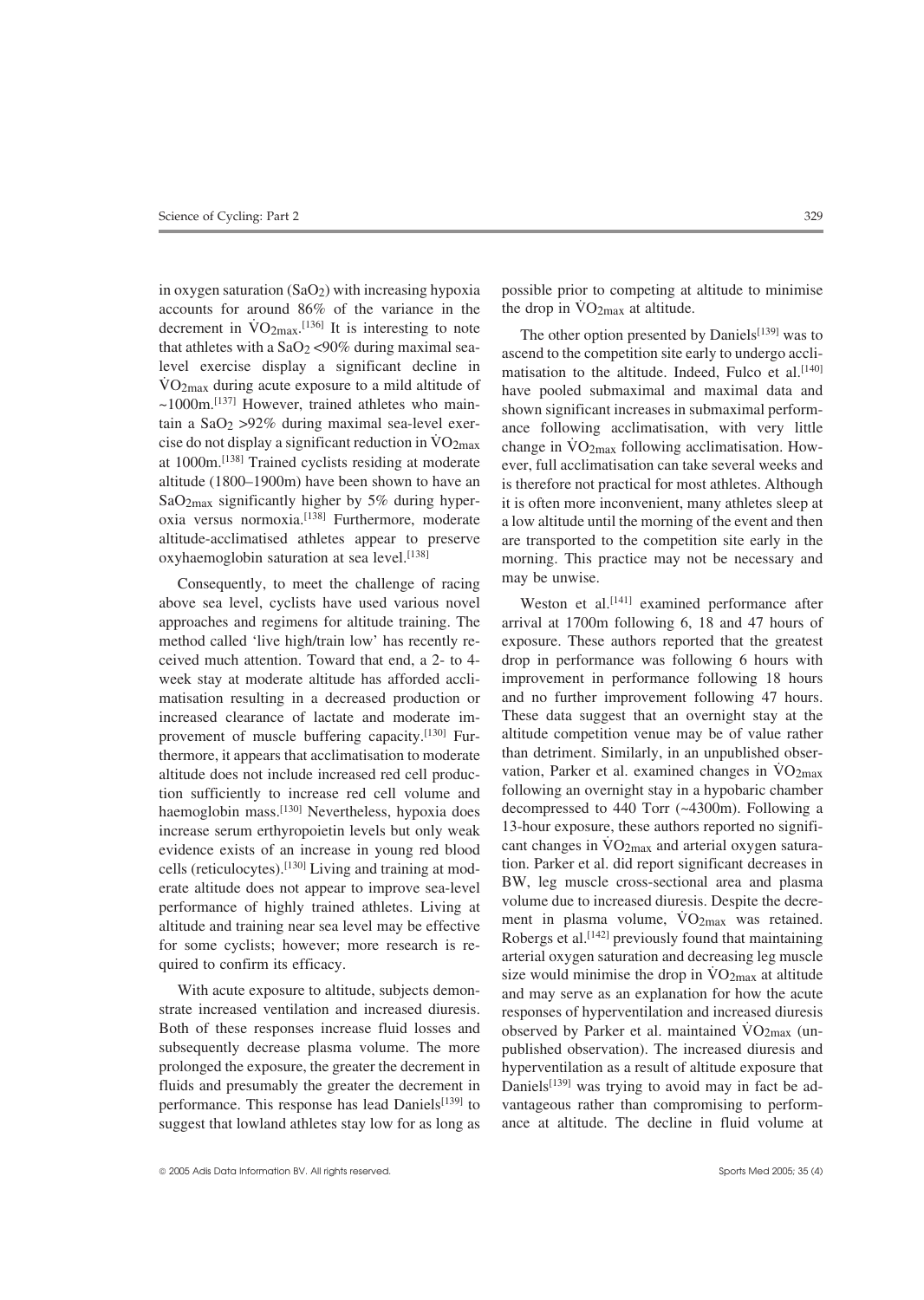distance in the muscle to help maintain oxygen primarily through increases in haemoglobin concendelivery. Furthermore, the hyperventilation ob- tration, buffering capacity and adaptations in skeleserved at altitude has the advantage of shifting the tal muscle. For every 1000m increase above 1050m oxyhaemoglobin curve to the left and protecting there is an  $8.7\%$  decrease in VO<sub>2max</sub>. Reduction in SaO<sub>2</sub> during intense exercise.<sup>[143]</sup> Therefore, it ap- $S_aO_2$  with increasing altitude accounts for around pears that the more appropriate recommendation for  $86\%$  variance in  $\rm{VO2max}$  decrement. However, cyclists that are going to compete at altitude is  $\overline{VO2max}$  alone is not valid indicator of submaximal ascend to the competition the day before to undergo exercise performance. Nonetheless, trained athletes ascend to the competition the day before to undergo

Cycling at altitude has special circumstances in relation to effects on performance. For example, **13. Performance Modelling** there has been a definite drop in  $VO<sub>2max</sub>$  demonstrated at altitude, but performance at altitude may Performance modelling is employed to estimate actually improve despite this drop in  $\overline{VQ_{2max}}$ . Since the power required to perform individual and team the primary source of resistance in cycling is air pursuits under a variety of cycling conditions. Addimoving over the body of the cyclists, the lower tionally, the power required to cycle at a certain barometric pressure at altitude leads to a decrease in speed can be estimated by adjusting the model for air resistance. Using the equations of motion of Di important factors affecting cycling performance. Prampero et al.<sup>[20]</sup> for a theoretical drop in  $\overline{VO}_{2max}$  While recent development of the SRM bicycle of 5% at an altitude of ~1500m would actually lead crank dynamometer has made it possible to accuof 5% at an altitude of ~1500m would actually lead crank dynamometer has made it possible to accu-<br>to an increase in speed of 4%. This response, howev-<br>rately measure cycling power output, theoretical to an increase in speed of 4%. This response, howev-<br>er, is only true for level ground cycling, the oxygen modelling serves as an alternative method. As such, er, is only true for level ground cycling, the oxygen modelling serves as an alternative method. As such, cost of hill climbing stays very close to the same at modelling remains useful to athletes, coaches and altitude. These equations suggest that cycling per- researchers who might want to estimate the power formance at moderate altitude is improved on flat required to establish new cycling records under variterrain despite drops in  $VO2_{\text{max}}$ , while hilly terrain ous conditions. Since 1876, the distance for the performance will drop proportionately with the drop prestigious 1-hour cycling record has been doubled. in  $\rm{VO2}_{max}$ . Moreover, during most aerobic competi- Mathematical models have been used to predict the tive cycling events, athletes perform at intensities power requirements needed to better the 1-hour rebelow that which elicits  $VO2_{max}$ . Fulco et al.<sup>[140]</sup> cord, 4000m team and individual pursuit races, and have commented that submaximal exercise perform- other competitive events. Physiological, aerodyance decrements are difficult to predict based on the namic and equipment-related modelling has proven decline in  $\text{VO2max}$ , since the measurement of to be a valuable guide for the prediction of success- $\rm{VO2}_{max}$  represents only the maximal aerobic contri-<br>ful performance.<sup>[13]</sup> Since 1967, ~60% of the imbution, whereas differing proportions of aerobic and provement in the 1-hour record has come from aeroanaerobic processes are involved in exercise of vari- dynamic advances and ~40% for higher power outous intensities and durations. puts.[13] The world 1-hour record of 56.375km set by

altitude decreases muscle volume, thus diffusion In summary, adaptations to altitude are mediated partial acclimatisation.<br>
Reading a significant particular acclimatisation records a significant reduction<br>
Reading a significant reduction Past literature on altitude acclimatisation reveals<br>that following  $\geq$ 10 days of exposure to moderate<br>altitude can take several weeks, it is not practical for<br>altitude, a significant improvement is seen in physi-<br>cal wo

pursuits under a variety of cycling conditions. Addi-

modelling remains useful to athletes, coaches and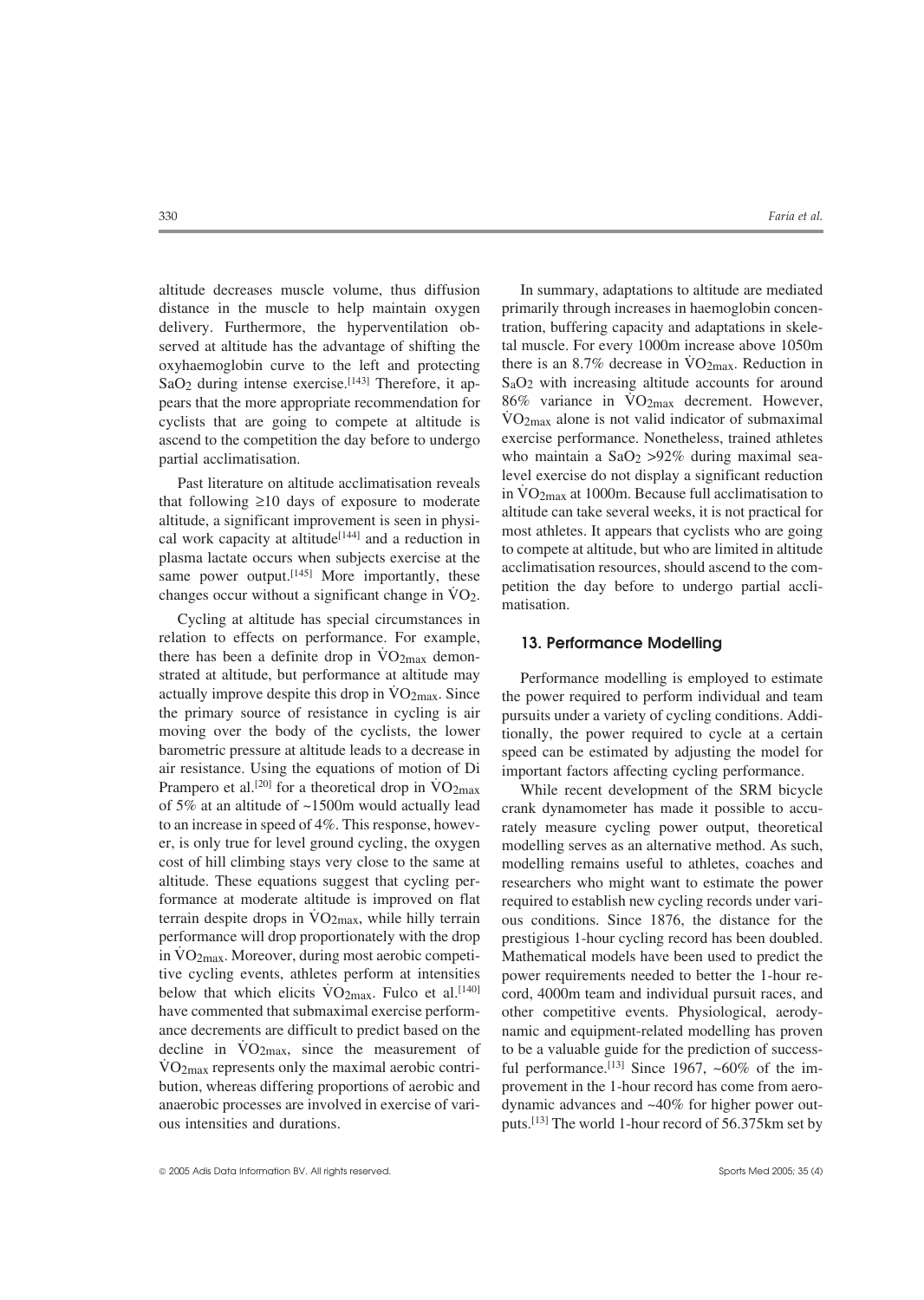Chris Boardman in 1996 was accomplished employ- sion for the average team pursuit power as a function ing a power output of  $442W$ .<sup>[13]</sup> of velocity:<sup>[147]</sup>

tion of the cyclist, type and aerodynamic character-Practically, theoretical calculations applied during pre-competition allow for effective strategy modifi- The constant K, which is usually around 1, quan-

The validation of various models is generally calculated as follows:<br>complished utilising metabolic data, power output  $K_1 = K_d \times K_{po} \times K_b \times K_c \times K_h$ accomplished utilising metabolic data, power output improvement in efficiency will result in a 63-second ventional cycle helmet. improvement in a 40km time-trial time.<sup>[94]</sup> Related factors include bicycle weight, disk

bic and anaerobic power and special aerodynamic<br>characteristics. Modelling affords the opportunity to Padilla et al.<sup>[3]</sup> have demonstrated the validity of characteristics. Modelling affords the opportunity to have demonstrated the validity of evaluate in advance the cyclist's potential for top mathematical models that integrate the main cycling evaluate in advance the cyclist's potential for top mathematical models that integrate the main cycling<br>performance. Toward that end, the work of several performance-determining variables that predict veperformance. Toward that end, the work of several investigators has provided important basics for the lodrome cycling performance. It is interesting to modelling of cycling performance.<sup>[146-150]</sup> For in- note that the FA value of 1-hour cycling record stance, the energy cost factor for the interchange of holders represent  $\sim$ 18.1% of their BSA. Consestance, the energy cost factor for the interchange of front cyclist in the 4000m team pursuit, when ex- quently, some may find it useful to apply this FA to posed unshielded from team-mates (one-fifth of a BSA relationship when selecting potential 1-hour lap) has been estimated to be  $0.7697$ . [147] Research record competitors. evidence reveals that power (W) at increasing speed A model of cycling performance based on equatis dependant on the track characteristics and rolling ing two expressions for the total amount of work resistance (K) and  $A_f$  of the cyclist.<sup>[147]</sup> Taking into performed was designed by Olds et al.<sup>[150]</sup> One consideration these dependent variables, a theoreti- expression was deduced from biomechanical princical model was designed to predict individual and ples deriving energy requirements from total resisteam pursuit times by utilising either direct field or tance. The other models the energy available from laboratory power measurements or by estimating aerobic and anaerobic energy systems, including the power from actual individual pursuit perform- effect of VO<sub>2</sub> kinetics at the onset of exercise. Like ances.<sup>[147]</sup> The following equation yields an expres- other models, the equation can then be solved for

Factors such as body mass, height, saddle posi-<br>n of the cyclist type and aerodynamic character-<br>(At) 0.007551V<sup>3</sup>)

istics of the bicycle and cyclist's apparel, rolling where:  $P = power(W)$ ;  $K = constant$  describing resistance of the surface, wind, temperature, air den- track characteristics and rolling resistance;  $M_t$  = sity, humidity and many more have proven valuable mass of cyclist and bike (kg);  $V = speed (km/hour)$ ; in the prediction of performance.<sup>[13]</sup> More impor-  $K_1$  = constant describing aerodynamic factors; Af = tantly, modelling is useful to further improve train-<br>frontal area of the cyclist, calculated as  $A_f = 0.0293$ ing protocol and testing for potential racing success.  $\times$  height<sup>0.725</sup>  $\times$  weight<sup>0.425</sup> + 0.0604; and 0.7697 = Practically, theoretical calculations applied during correction factor for team pursuit.

cation. tifies the influence of aerodynamic factors and is

variables and practical testing.  $[146]$  Models enable an where: K<sub>d</sub> = density ratio (1 at sea level, 0.78 at estimate of performance impact of changes in physi-  $2500$ m altitude); K<sub>po</sub> = position of the cyclist on the ological, biophysical, biomechanical, anthropomet- cycle (1.08–1.18 for standard position, 1 for stanric and environmental parameters. Numerous re- dard aero position);  $K_b$  = bicycle-related factor (1 searchers have demonstrated reasonable accuracy of for standard cycle, 0.93 for aerodynamically op-<br>performance modelling.<sup>[7,13,114,146-152]</sup> Moreover, timised track cycle);  $K_c$  = clothing (1 for aerody-Moreover, timised track cycle);  $K_c$  = clothing (1 for aerodymodelling software predicts that, for a trained cy- namic skin suit, 1.09 for long sleeve jersey);  $K_h$  = clist (riding an average of 300W over 40km), a  $1\%$  helmet (1 for aero time-trial helmet, 1.025 for con-

Pursuit and time-trial racing requires high aero-<br>
end anaerobic nower and special aerodynamic tion, inflation pressure, gear ratio and rpm.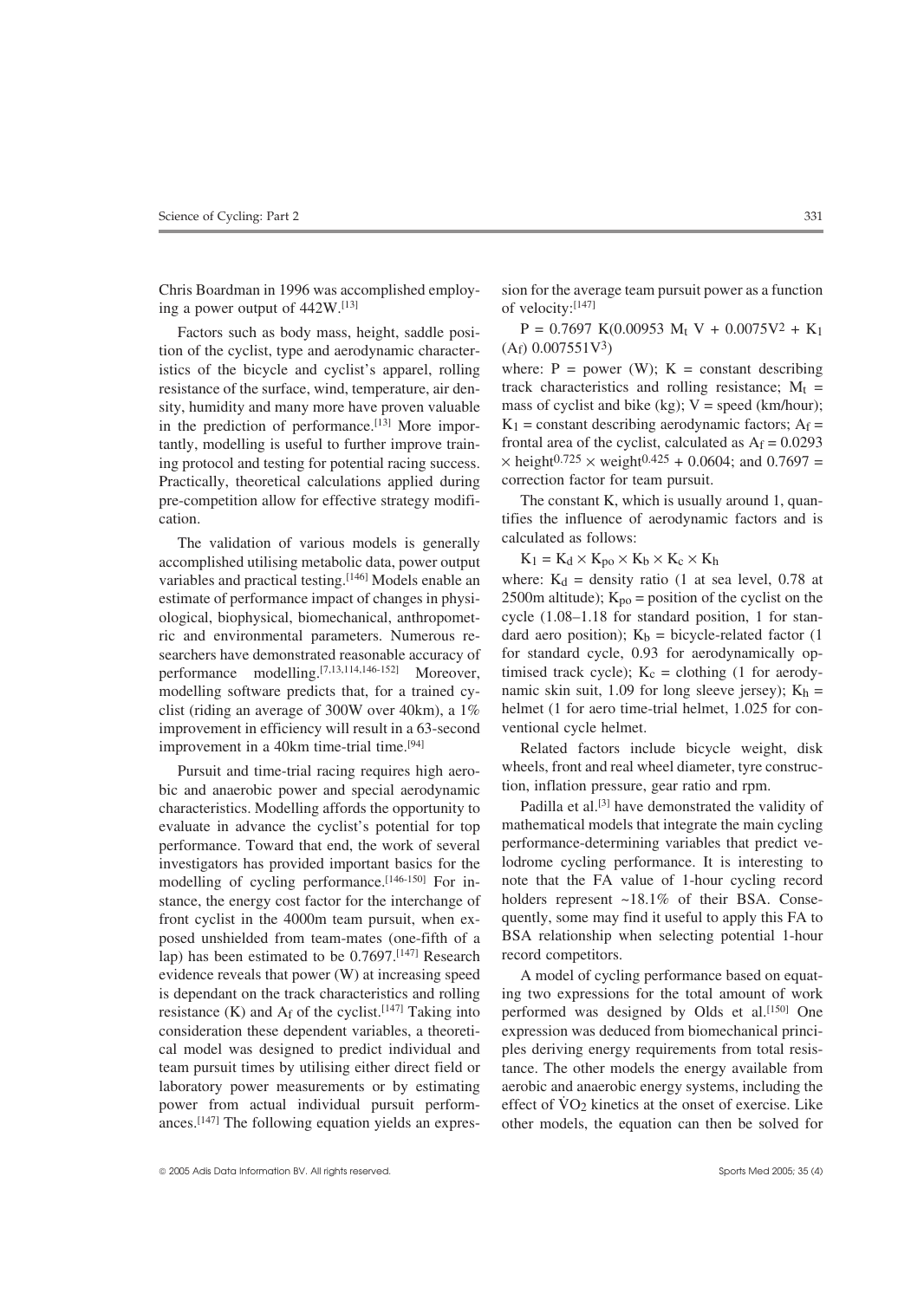the model.<sup>[150]</sup> Model estimates of 4000m individual mal pedalling rate is one that allows as many muspursuit performance times showed a correlation of cles as possible to actively contract close to the 0.803 ( $p \le 0.0001$ ) with times measured in 18 high-<br>performance track cyclists, with a mean difference and [76,153] A second factor that influences optimal performance track cyclists, with a mean difference  $\frac{m \text{al}}{2}$ . A second factor that influences optimal (predicted-measured) of 4.6 seconds (1.3% of mean  $\frac{m \text{al}}{2}$  pedalling rate is the process of calcum release a (predicted-measured) of 4.6 seconds  $(1.3\%$  of mean pedalling rate is the process of calcium release and performance time).<sup>[150]</sup> This model enables esti-<br>performance time).<sup>[150]</sup> This model enables estiperformance time).<sup>[150]</sup> This model enables esti-<br>mates of the performance impact of alterations in third factor is padal forces that are so high that the mates of the performance impact of alterations in<br>
physiological, biomechanical, anthropometric and<br>
environmental parameters. Additionally, Olds et in a change of the mechanical system.<sup>[152]</sup> Accord-<br>
al.<sup>[151]</sup> present

- 
- 
- 
- 
- 
- 
- 

cling in which the movement is calculated from the where:  $W_{S(MAX)}$  = maximal metabolic steady-state neural input to muscles. Furthermore, others<sup>[154]</sup> power supply capable of directly resisting RNET have reported that maximal power output has been during a time-trial performance;  $R<sub>NET</sub>$  = net resisfound to be sustainable for only approximately  $5$  tance to forward motion  $(N)$  and the sum of aerodyseconds at a pedalling rate of 120–130 rpm. Van namic drag  $(R_D, N)$  and gravitational  $(R_G, N)$  resis-Soest and Casius<sup>[153]</sup> identify three factors as having tance.

any of the variables. Empirically derived field and an impact on the optimal pedal rate. First, from the laboratory data were used to assess the accuracy of perspective of the power-velocity relationship, optial.<sup>[151]</sup> presented a cycling efficiency model for road-<br>
cycling time-trial performance. It includes correct<br>
coms for the effect of winds, tyre pressure and whele<br>
consistence the effect of winds, tyre pressure and whel • the enects of added mass, muscle spends a large fraction of total metabolic work on pumping calcium irons back into the • the effect of changes in drag as a result of sarcoplasmic reticulum. Accordingly, fast sar-<br>
coplasmic reticulum calcium is a prerequisite for<br>
• the normalisation of performances under differ-<br>
bigh mechanical power ou the normalisation of performances under differ-<br>ent conditions:<br>that the optimal pedalling rate is not uniquely specithat the optimal pedalling rate is not uniquely speci-• the limits of human performance. fied by the power-velocity relationship of muscle.

This model predicted a 3% improvement in 26km<br>time-trial time with a 1 standard deviation improve-<br>ment in GE.<br>Van Soest and Casius<sup>[153]</sup> present a modelling/<br>simulation approach to pedalling rate in sprint cy-<br>SMAX = (R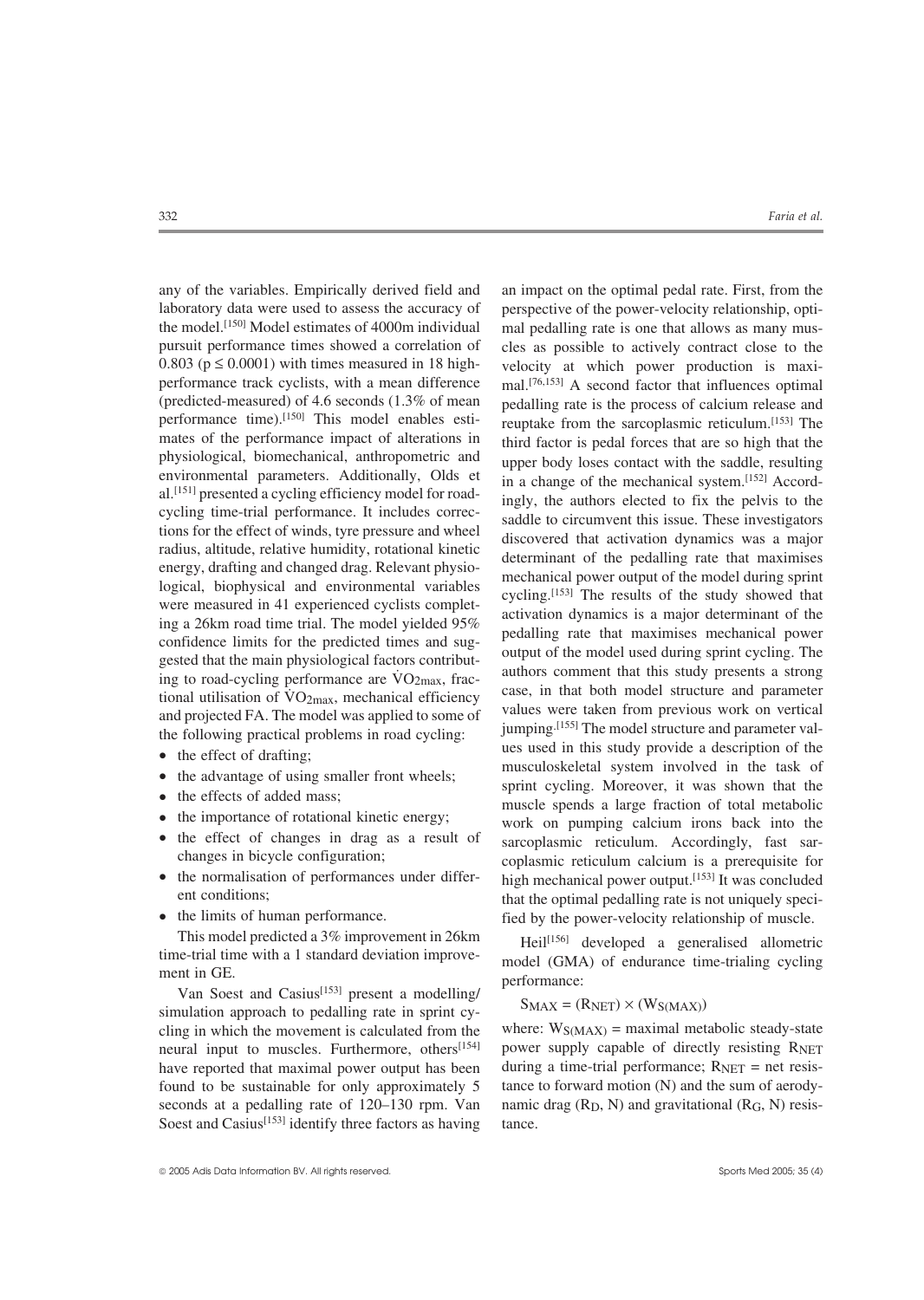The GMA predicted that larger cyclists are **Acknowledgements** favoured to win endurance time-trial races when the road incline is downhill, flat or slightly uphill (grade The authors wish to express their sincere gratitude and 1.5°), while lighter cyclists were favoured during appreciation to those fellow scientists whose works are dis-<br>the precise of  $\frac{156}{156}$  These findings cussed and cited in this paper. Without their research the steep uphill races (grades  $>2^{\circ}$ ).<sup>[156]</sup> These findings cussed and cited in this paper. Without their research the scientific knowledge reviewed herein would not exist. We are are compatible with the work of Capelli e dicted that cycling time-trial performance would be edge the reviews whose numerous constructive comments independent of body mass. The author<sup>[156]</sup> com-<br>monte that the GMA is useful to googless, othletes for sharing their expertise and valuable input. ments that the GMA is useful to coaches, athletes for sharing their expertise and valuable input.<br>No sources of funding were used to assist in the prepara-<br>tion of this review. The authors have no conflicts of interest mass for the 1-hour record and for development of that are directly relevant to the content of this review. laboratory protocol that accurately mimics the physiological demands of uphill time-trial cycling. Furthermore, it could be useful in creating tests specifi- **References**

In summary, theoretical models are designed to 2. Gross AC, Kyle CR, Malewicki DJ. The aerodynamics of dict individual and team performance by utilising human-powered land vehicles. Sci Am 1983; 249: 142-52 predict individual and team performance by utilising<br>either direct field or laboratory measurements. Per-<br>either direct field or laboratory measurements. Per-<br>cycling world record: case study. J Appl Physiol 2000; 89: formance modelling focuses on numerous depen-<br>dent variables, which are critical for the cyclist's  $\frac{1522-7}{4}$ . Faria IE. Energy expenditure, aerodynamics and medical dent variables, which are critical for the cyclist's <sup>4. Faria IE.</sup> Energy expenditure, aerodynamics and medical potential optimal performance. Among those vari-<br>problems in cycling: an update. Sports Med 1992; 14: 43-63 ables are the musculoskeletal determinants of the cycling. New York: John Wiley and Sons, 1978<br>6. Gnehm P, Reichenbach S, Altpeter E, et al. Influence of differ-6. Gnehm P, Reichenbach S, Altpeter E, et al. Influence of differ-<br>ent racing positions on metabolic costs in elite cyclists. Med<br>Sci Sports Exerc 1997; 29: 818-23 cluded that the optimal pedalling rate is not uniquely<br>sports Exerc 1997; 29: 818-23<br>specified by the power-yelocity relationship of mus-<br>7. Capelli C, Rosa G, Butti F, et al. Energy cost and efficiency of specified by the power-velocity relationship of mus-<br>
cle.<br>
144-9<br>
144-9<br>
144-9

This review has taken a macroscopic approach,<br>is a macroscopic approach, the CR. Mechanical factors affecting the speed of a cycle. In:<br>is a happropriate and the CR. Mechanical factors affecting the speed of a cycle. In: which characterises cycling performance as a global Burke ER, editor. Science of cycling. Champaign (IL): Human<br>Burke ER, editor. Science of cycling. Champaign (IL): Human phenomenon dependent on the interrelationship be-<br>tween various metabolic, biomechanical and techno-<br>11. Swain DP, Coast JR, Clifford PS, et al. Influence of body size on tween various metabolic, biomechanical and techno-<br>logical factors. Each of these factors may play an logical factors. Each of these factors may play an  $\frac{62:668-72}{62:668-72}$ important role in the potential to optimise cycling 12. De Groot G, Sargeant A, Geysel J. Air friction and rolling<br>resistance during cycling. Med Sci Sports Exerc 1995; 27: performance. Future cycling research should contin- $_{1090-5}$ ue to be heavily influenced by emerging technology. 13. Bassett DR, Kyle CR, Passfield L, et al. Comparing cycling<br>There are many challenges facing cycling scientists world records, 1967-1996: modeling with empirical data. There are many challenges facing cycling scientists world records, 1967-1996: modeling Sci Sports Exerc 1999; 31: 1665-76 who must harness the new technologies and take an 14. Wright ME, Hale T, Keen PS, et al. The relationship between aggressive stance in bringing new information to the selected anthropometric data, maximal aerobic power and 40<br>
selected anthropometric data, maximal aerobic power and 40<br>
km time-trial performance [abstract]. J Sports Sc sport of cycling. By harnessing other disciplines, i.e.  $\frac{\text{km}}{167}$ tapping fields of human biology, biomechanics and 15. Swain DP. The influence of body mass in endurance cycling. engineering, interdisciplinary basic and applied re-<br>
<sup>Med Sci Sports Exerc 1994; 26: 58-63</sup><br>
<sup>16.</sup> Lucía A, Hoyos J, Chicharro JL, et al. Preferred pedaling 16. Lucia A, Hoyos J, Chicharro JL, et al. Preferred pedaling search will then contribute new knowledge to the<br>science of cycling. Med Sci Sports Exerc 2000;<br>33: 1361-6 science of cycling.

- 1. Kyle CR. The effect of crosswinds upon time trials. Cycling Sci cally for youth talent identification. 1991; 3 (3-4): 51-6
	-
	-
	-
	- 5. Faria IE, Cavanagh PR. The physiology and biomechanics of cycling. New York: John Wiley and Sons, 1978
	-
	-
	- 8. Kyle CR. The aerodynamics of helmets and handlebars. Cycling
	- **14. Conclusion**<br>9. Stegemann J. Exercise physiology: physiological foundation of work and sport [in German]. 4th ed. Stuttgart: Thieme Books,
		-
		-
		-
		-
		-
		-
		-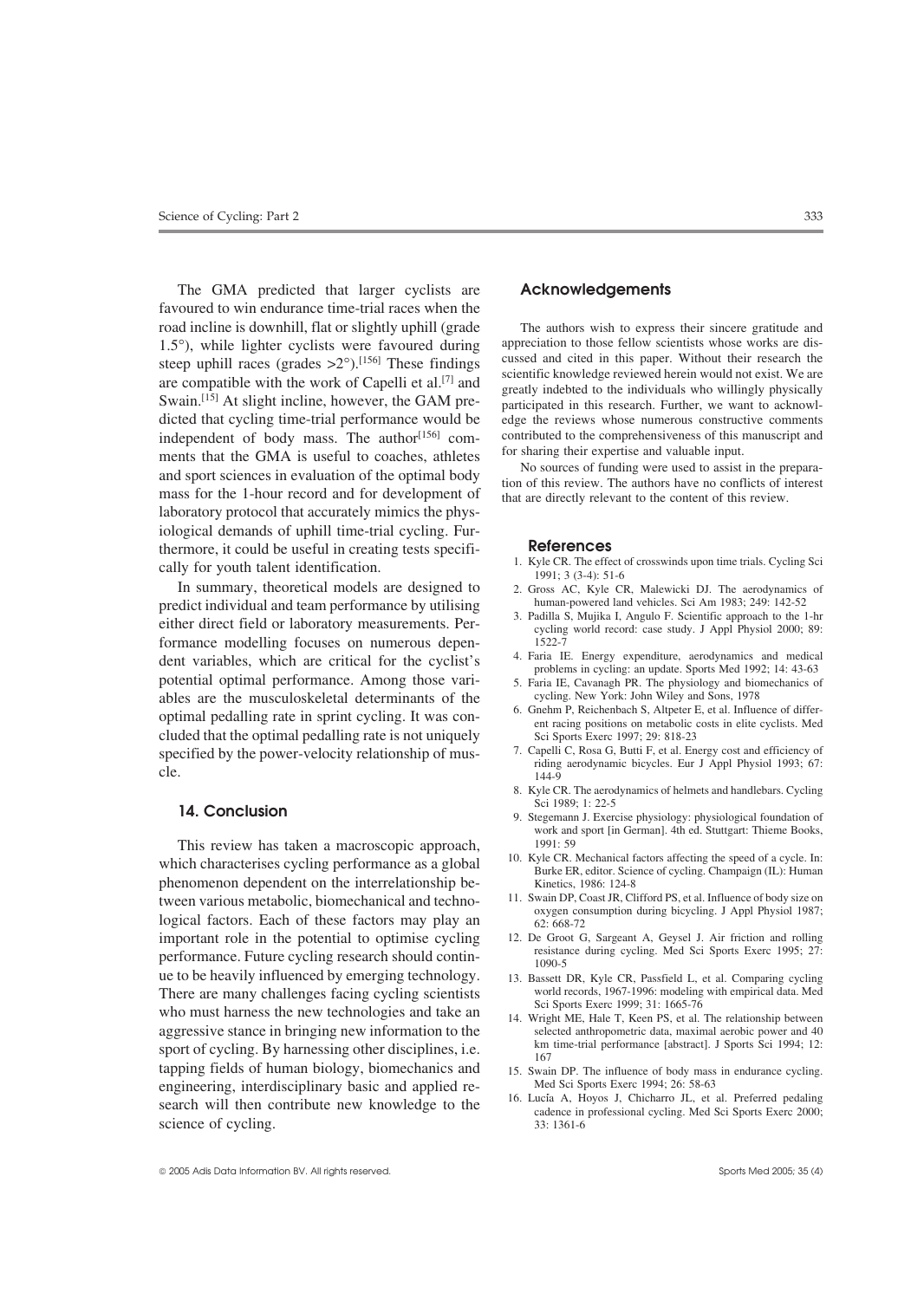- 17. Hausswirth C, Lehenaff D, Dreano P, et al. Effects of cycling man (MT): International Society of Biomechanics in Sports, alone or in a sheltered position on subsequent running per-<br>1988: 51-8 alone or in a sheltered position on subsequent running performance during a triathlon. Med Sci Sports Exerc 1999; 31: 38. Too D. The effect of hip position/configuration on anaerobic
- 18. Hausswirth C, Vallier JM, Lehenaff D, et al. Effect of two 359-70 drafting modalities in cycling on running performance. Med 39. Heil D. drafting modalities in cycling on running performance. Med 39. Heil D, Wilcox A, Quinn C. Cardiorespiratory responses to seat<br>Sci Sports Exerc 2001; 33: 485-92<br>tube variation during steady state cycling. Med Sci Sports
- 19. McCole SD, Claney K, Conte JC. Energy expenditure during bicycling. J Appl Physiol 1990; 68: 748-52 40. Garside I, Doran D. Effects of bicycle frame ergonomics on
- motion of a cyclist. J Appl Physiol 1979; 47: 201-6
- 21. Kyle CR. The mechanics and aerodynamics of cycling. In: Burk 41. Raasch CC, Zajac FE, Ma B, et al. Muscle coordination of ER, Newsom M, editors. Medical and scientific aspects of maximum-speed pedaling. J Appl Biomech ER, Newsom M, editors. Medical and scientific aspects of
- 22. Rowland RD, Rice RS. Bicycle dynamics, rider guidance mod-<br>
elling and disturbance response. New York: Calspan Corpora- 559-69 elling and disturbance response. New York: Calspan Corporation, 1973 Apr. Technical report #ZS-5157-K-1 43. MacRae HS-H, Hise KJ, Allen PJ. Effects of front and dual
- vehicle performance using ergometry and aerodynamic drag measurements. Proceedings of the Human Powered Vehicle Netherlands. Gemert: Pandelaar Press, 1993: 5-21 33: 1006-10
- 24. Candau R, Frederic G, Ménard M, et al. Simplified deceleration  $\frac{45}{2}$ . Jones SM, Passfield L. The dynamic calibration of bicycle method for assessment of resistive forces in cycling. Med Sci
- 25. Grappe F, Candau R, Belli A, et al. Aerodynamic drag in field 46. Atkinson G, Davison R, Jeukendrup A, et al. Science and nomics 1997; 40: 1299-322 J Sports Sci 2003; 21: 767-87
- 26. Gonzales H, Hull ML. Multivariable optimization of cycling 47. Baron R, Bachl N, Petschnig R, et al. Measurement of maximal biomechanics. J Biomechan 1989; 22: 1152-61 power output in isokinetic and non-isokinetic cycl
- and crank arm length in cycling. J Biomechan 1988; 21: 48. Jones NL, McCartney N. Influence of muscle power on aerobic
- 28. Inbar O, Dotan R, Trousil T, et al. The effect of bicycle cranklength variation upon power performance. Ergonomics 1983; 49. Marsh AP, Martin PE. Effect of cycling experience, aerobic
- 
- 30. Ericson MO, Bratt A, Nesell R, et al. Load moments about the fatigue of human muscle in maximal cycling exercise.<br>218-24 Physiol Resp Environ Exerc Physiol 1983; 55: 218-24 hip and knee joints during ergometer cycling. Scand J Rehab Med 1986; 18: 165-72 51. Sargeant AJ, Hoinville E, Young A. Maximum leg force and
- load, pedal frequency, and physical fitness. Int J Sports Med
- 32. Hagberg J, Mullin JP, Giese MD, et al. Effect of pedaling rate on road cyclists. Med Sci Sports Exerc 2001; 33: 1387-93<br>submaximal exercise responses of competitive cyclists. J Appl 53. Palmer GS, Noakes TD, Hawley JA.
- calibration of the bicycle ergometer. J Appl Physiol 1967; 191: 54. Wilber RL, Zawadzki KM, Kerney JT, et al. Physiological
- 34. Nordeen-Snyder KS. The effect of bicycle seat height variation Exerc 1997; 29: 1090-4
- 
- 36. Browning RC, Gregor RJ, Broker JP. Lower extremity kinetics 154-8 in elite athletes in aerodynamic cycling positions [abstract]. 57. Takaish
- 37. Too D. The effect of body configuration on cycling perform-<br>ance. In: Kreighbaum E, McNeill A, editors. Proceedings of the 6th ISBS Symposium; 1988 Dec; Bozeman (MT). Boze-

- power and capacity in cycling. Int J Sports Biomech 1991; 7:
- tube variation during steady state cycling. Med Sci Sports Exerc 1995; 27: 730-5
- 20. Di Prampero PE, Capelli G, Mognoni P, et al. Equation of triathlon 10-K running performance. J Sports Sci 2000; 18: motion of a cyclist. J Appl Physiol 1979: 47: 201-6 825-33
	-
	- cycling. Champaign (IL): Human Kinetics, 1988: 235-55 42. Jeukendrup AE, Martin J. Improving cycling performance: how<br>Nowland RD, Rice RS. Bicycle dynamics, rider guidance mod-<br>Should we spend our time and money. Sports Me
- 23. Kyle CR, Caiozzo VJ, Palombo C. Predicting human powered suspension mountain bike systems on uphill cycling perform-<br>vehicle performance using ergometry and aerodynamic drag ance. Med Sci Sports Exerc 2000; 32: 1276-80
	- measurements. Proceedings of the Human Powered Vehicle 44. Hue O, Galy O, Hertogh C, et al. Enhancing cycling perform-<br>Symposium; 1993; Technical University Eindhoven, The ance using an eccentric chainring. Med Sci Sports ance using an eccentric chainring. Med Sci Sports Exerc 2001;
	- method for assessment of resistive forces in cycling. Med Sci power measuring cranks. In: Haake SJ, editor. The engineering<br>Sports Exerc 1999; 31: 1441-7<br>of sports. Oxford: Blackwell Science, 1998: 265-74 of sports. Oxford: Blackwell Science, 1998: 265-74
	- cycling with special reference to the Obree's position. Ergo- cycling: current knowledge and future directions for research.
- power output in isokinetic and non-isokinetic cycling: a com-27. Hull ML, Gonzales HK. Bivariate optimization of pedaling rate parison of two methods. Int J Sports Med 1999; 20: 532-7
	- 839-49<br>
	hhar O. Dotan R. Trousil T. et al. The effect of bicycle crank-<br>
	1986: 711: 115-22
- 26: 1139-46 power, and power output on preferred and most economical 29. Ericson MO, Nisell R. Arborelius UP, et al. Muscular activity cycling cadences. Med Sci Sports Exerc 1997; 29: 1225-32
	- during ergometer cycling. Scand J Rehab Med 1985; 17: 53-61 50. McCartney N, Heigenhauser GJF, Jones NL. Power output and<br>
	<sup>5</sup> fatigue of human muscle in maximal cycling exercise. J Appl<sup>5</sup> fatigue of human muscle in maxim
- 31. Boning D, Gonen Y, Maassen N. Relationship between work power output during short-term dynamic exercise. J Appl<br>load, pedal frequency, and physical fitness. Int J Sports Med Physiol 1981; 51: 1175-82
	- 1984; 5: 92-7 52. Baron R. Aerobid and anaerobic power characteristics of off-
- submaximal exercise responses of competitive cyclists. J Appl 53. Palmer GS, Noakes TD, Hawley JA. Metabolic and perform-<br>Physiol 1981; 51: 447-51<br>Rhysiol 1981; 51: 447-51 ance responses to constant-load vs variable-intensity exercise 33. Hamley EJ, Thomas V. Physiological and postural factors in the in trained cyclists. J Appl Physiol 1999; 87: 1186-96
	- P55-7 profiles of elite off-road and road cyclists. Med Sci Sports
- 55. Tanaka H, Bassett Jr DR, Swensen TC, et al. Aerobic and Sci Sports Exerc 1977; 9: 113-7 anaerobic power characteristics of competitive cyclists in the 35. Shennum PL, Devries HA. The effect of saddle height on United States Federation. Int J Sports Med 1993; 14: 334-8
	- oxygen consumption during ergometer work. Med Sci Sports 56. Takaishi T, Yasuda Y, Moritani T. Neuromuscular fatigue during prolonged pedaling rates. Eur J Appl Physiol 1994; 69:
	- 57. Takaishi T, Yasuda Y, Ono T, et al. Optimal pedaling rate Med Sci Sports Exerc 1992; 24: S186 estimated from neuromuscular fatigue for cyclists. Med Sci<br>
	o D. The effect of body configuration on cycling perform-<br>
	Sports Exerc 1996; 28: 1492-7
		- 58. Ahlquist LE, Basset DR, Sufit R, et al. The effects of pedaling frequency on glycogen depletion rates in type I and II quadri-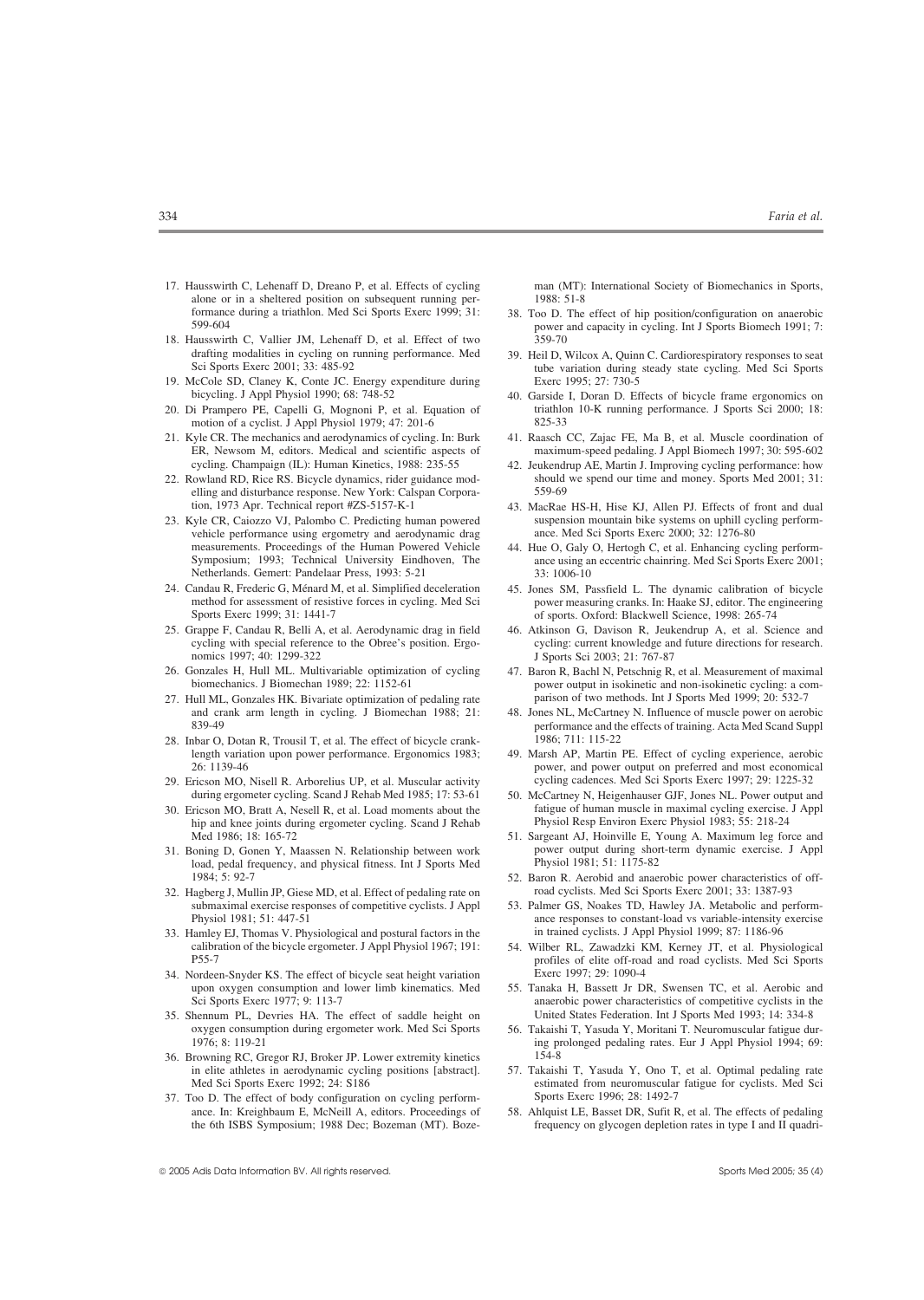- 59. Faria EW, Parker DL, Faria IE. The science of cycling: physiol-<br>ogy and training part 1. Sports Med 2005; 35 (4): 285-312 81. Bisswalter J, Haus
- performance. Med Sci Sports Exerc 1991; 23: 93-107 82. Gotshall RW, Bauer TA, Fahrner SL. Cycling cadence alters
- 61. Sidossis LS, Horowitz JF. Load and velocity of contraction exercise hemodynamics. Int J Sports Med 1996; 17: 17-21 influence gross and delta mechanical efficiency. Int J Sports 83 Sargeant AT Human nower output and mus influence gross and delta mechanical efficiency. Int J Sports 83. Sargeant AJ. Human power output and muscle fatigue. Int J<br>Med 1992: 13: 407-11<br>Sports Med 1994: 15: 116-21 Med 1992; 13: 407-11 Sports Med 1992; 13: 407-11<br>62. Lepers R, Hausswirth C, Maffiuletti NA, et al. Evidence of 84 Pandolf KB Noble BI The ef
- 
- 63. Lepers R, Maffiuletti NA, Millet GY. Effects of cycling cadence on contractile and neural properties of knee extensors. Med Sci
- 64. Lucía A, San Juan AF, Montilla M, et al. In professional road cyclists, low pedalling cadences are less efficient. Med Sci
- 
- 
- 
- 
- 
- 
- 
- 
- 
- 
- of pedaling rate and power output. Med Sci Sports Exerc 1990; efficiency. Am J Clin Nutr 1998; 47: 15-8<br>22: 512-26 efficiency. Am J Clin Nutr 1998; 47: 15-8<br>22: 512-26 efficiency. Am J Clin Nutr 1998; 47: 15-8
- increased power output in cycling ergometry. Eur J Appl
- and perceived exertion bicycling at various pedal rates. Med Sci Sports Exerc 1980; 12: 345-51
- 78. Coast RJ, Cox RH, Welch HG. Optimal pedaling rate in pro-<br>longed bouts of cycle ergometry. Med Sci Sports Exerc 1986; 99. Suzuki Y. Mechanical efficiency of fast and slow-twitch muscle longed bouts of cycle ergometry. Med Sci Sports Exerc 1986;
- Ergonomics 1984; 27: 691-700
- ceps muscle fibers during submaximal cycling exercise. Eur J 80. Widrick JJ, Freedson PS, Hamill J. Effect of internal work on Appl Physiol 1992; 65: 360-4 the calculation of optimal pedaling rates. Med Sci Sports Exerc the calculation of optimal pedaling rates. Med Sci Sports Exerc
- 81. Bisswalter J, Hausswirth C, Smith D, et al. Energetically opti-60. Coyle EF, Feltner ME, Kautz SA. Physiological and bi- mal cadence versus freely-chosen cadence during cycling: omechanical factors associated with elite endurance cycling effect of exercise duration. Int J Sports Med 2000; 20: 1-5
	-
	-
	- epers R, Hausswirth C, Maffiuletti NA, et al. Evidence of 84. Pandolf KB, Noble BJ. The effect of pedaling speed and resis-<br>neuromuscular fatigue following prolonged cycling exercise.<br>Med Sci Sports Exerc 2000; 32: 1880-6<br>
	- on contractile and neural properties of knee extensors. Med Sci 85. Marsh AP, Martin PE, Foley KO. Effect of cadence cycling experience and aerobic power on delta efficiency during cy-<br>
	Lucia A, San Juan AF, Montilla M, et
		-
- cyclists, low pedalling cadences are less efficient. Med Sci and Society curve for bicycle work. In: Asmuss-<br>Sports Exerc 2004; 36: 1048-54<br>65. Barclay CJ. Efficiency of fast- and slow-twitch muscles of the mouse performin
- muscles in the mouse. J Physiol (Lond) 1996; 497: 781-94<br>
er-duration relationship for high-intensity exerics of Pack and tower relationship for high-intensity exerics. Med Sci<br>
er-duration relationship for high-intensity
	-
	-
	-
	-
- Med Phys Fitness 1982; 22: 295-9 diture and the quantities of carbohydrate and fat oxidized in Takaishi T, Yamamoto T, Ono T, et al. Neuromuscular, meta-<br>
bolic and kinetic adaptations for skilled pedaling performance<br>
in cyclists. Med Sci Sports Exerc 1998; 30: 442-9<br>
74. Chavarren J, Calbet JA. Cycling efficiency
	-
- Simula A, Hoyos J, Santalla A, et al. Kinetics of VO<sub>2</sub> in protes-<br>75. Patterson RP, Moreno MI. Bicycle pedaling forces as a function<br>75. Patterson RP, Moreno MI. Bicycle pedaling forces as a function<br>75. Patterson I.C. Ef
	-
- 76. Coast RJ, Welch HG. Linear increase in optimal pedal rate with 97. Bahr R, Opstad P, Medbo J, et al. Strenuous prolonged exercise Physiol 1985; 53: 339-42<br>
ollgen H. Graham T. Siogaard G. Muscle metabolites, force. 98. Buelmann B, Schierning B, Toubro S, et al. The association
- 77. Lollgen H, Graham T, Sjogaard G. Muscle metabolites, force, 98. Buelmann B, Schierning B, Toubro S, et al. The association and perceived exertion bicycling at various pedal rates. Med between the val/ala-55 polymorphis in 2 gene and exercise efficiency. Int J Obes Relat Metab Disord 2002; 25: 467-71
	- 18: 225-30 fibers in man during cycling. J Appl Physiol 1979; 47: 263-7
- 79. Croissant PT, Boileau RA. Effect of pedal rate, brake load and 100. Coast RJ. Optimal pedaling cadence. In: Burke ER, editor. Optimal pedaling cadence. Champain (IL): Human Kinetics, 1996: 1-117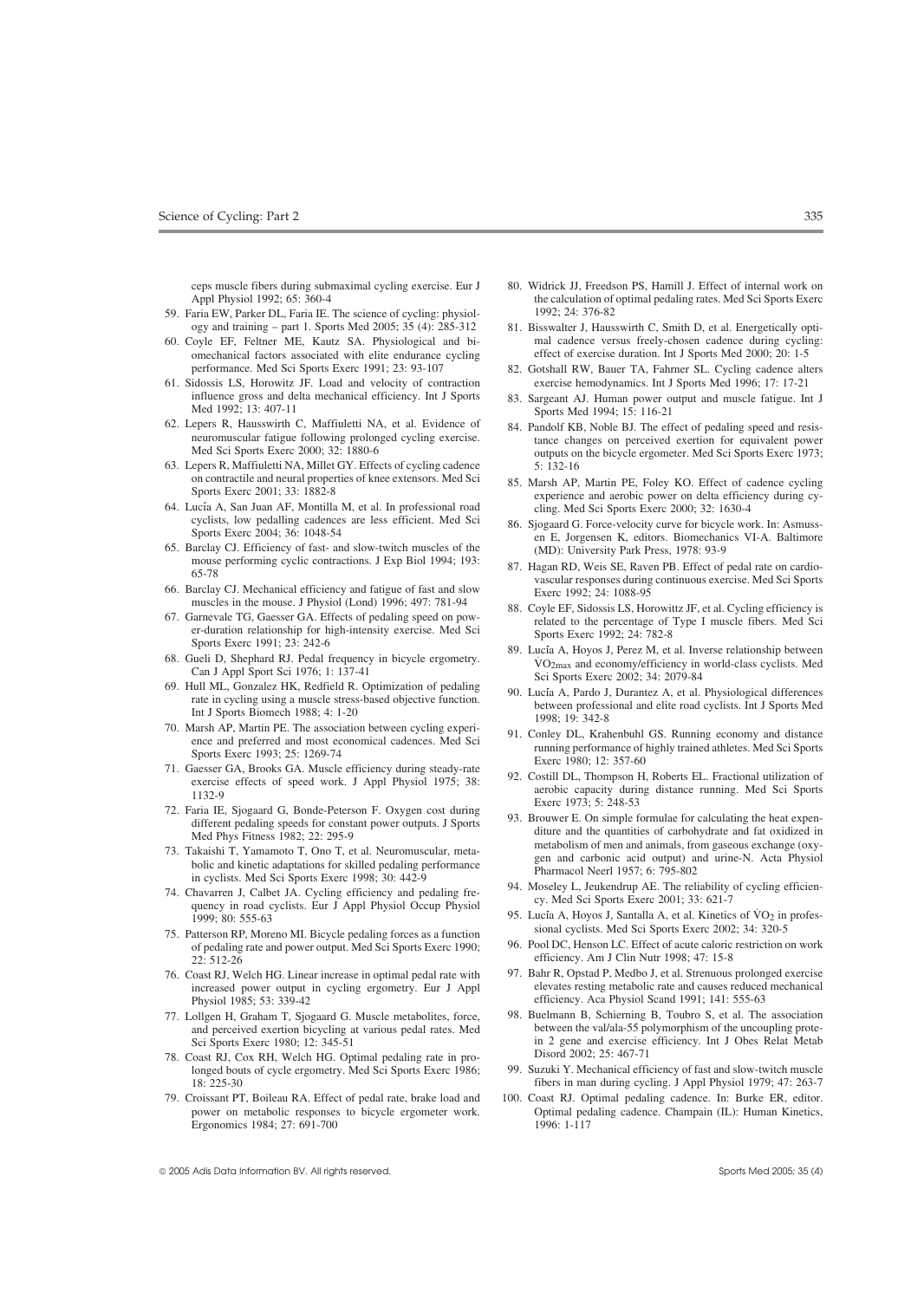- tition. Med Sci Sports Exerc 2000; 32: 1002-6 Sci Sports Exerc 2002; 34: 1041-7
- load during mass-start stage races in professional road cycling. stant versus variable power during Med Sci Sports Exerc 1999; 31: 1472-7 Med Sci Sports Exerc 2001; 33: 796-802<br>
ucta A Hovos I Carvaial A et al Heart rate response to 122. Faria IE, Peiffer J, Garcia B, et al. Effect of pacing with HR on
- 103. Lucía A, Hoyos J, Carvajal A, et al. Heart rate response to 122. Faria IE, Peitfer J, Garcia B, et al. Effect of pacing with HR on professional road cycling: the Tour de France. Int J Sports Med<br>1999; 20: 167-72 1999;
- 
- 104. Hagberg JM, Coyle EF. Physiological determinants of enduration of the content of the case of the case of the case of the case of the case of the case of the case of the case of the case of the case of the case of the
- 106. Swain DP, Leutholtz BC. Heart rate reserve is equivalent to<br>  $\% \text{VO2}$  Reserve, not to  $\% \text{VO2}$  max. Med Sci Sports Exerc 1997;<br>
29: 410-4<br>
107. Kuipers H, Verstappen FTJ, Keizer HA. Variability of aerobic<br>
107. K
- 
- 108. Impellizzeri F, Sassi A, Rodriguez-Alonso M, et al. Exercise Sports Med 1997; 31: 183-90<br>intensity during off-road cycling competitions. Med Sci Sports 128 Fulco C, Rock P, Cymerman
- 109. Hagberg J, McCole S. Energy expenditure during cycling. In:
- cycling efficiency in seated and standing position. Med Sci Sports Exerc 2002; 34: 1645-52
- 111. Caldwell GE, McCole SD, Hagberg JM. Pedal force profiles ance: a challenge to traditional concepts. Sports Med 2001; 31: during uphill cycling. In: Herzog W, Nigg BM, editors. Pro-<br>
533-57 ceedings of the 8th Canadian ence; 1994 Aug; Calgary. Calgary: Canadian Society of Bi-
- 112. Caldwell GE, Hagberg JM, McCole SD, et al. Lower extremity<br>
joint movements during uphill cycling. In: Hoffer A, editor.<br>
Proceedings of the 9th Canadian Society of Biomechanics<br>
Conference: 1996 Aug: Vancouver Vancou Conference; 1996 Aug; Vancouver. Vancouver: Canadian So-
- 
- 
- 113. Li L, Caldwell GE. Muscle coordination in cycling: effect of ance and clinical applications. St Louis (MO): Mosby Year-<br>surface inclines and posture. J Appl Physiol 1998; 85: 927-34<br>114. Gregor RJ, Broken IP, Ryan MM
- 
- 
- versus stochastic exercise on subsequent cycling performance. 139. Daniels J. Altitude and athletic training and performance. Am J Med Sci Sports Exerc 1997; 29: 684-7 Sports Med 1979; 7: 370-3
- 
- 101. Fernández-García B, Periz-Landaluce J, Roidriguez-Alonso M, 120. Bishop D, Bonetti D, Dawson B. The influence of pacing et al. Intensity of exercise during road race pro-cycling compe-<br>et al. Intensity of exercise dur strategy on  $\dot{V}O_2$  and supramaximal kayak performance. Med
- 102. Padilla S, Mujika I, Orbananos J, et al. Exercise intensity and 121. Liedl MA, Swan DP, Branch JD. Physiological effects of con-
	-
	-
	-
	-
	-
	-
	- intensity during off-road cycling competitions. Med Sci Sports 128. Fulco C, Rock P, Cymerman A. Improving athletic perform-<br>Exerc 2002; 34: 1808-13 ance: is altitude residence or altitude training helpful? Aviat and appro
- Burke E, editor. High tech cycling. Champaign (IL): Human 129. Meeuwsen T, Hendriksen IJ, Holewijn M. Training-induced increases in sea-level performance are enhanced by acute 110. Millet GP, Tronche C, Fuster N, et al. Level ground and uphill intermittent hypobaric hypoxia. Eur J Appl Physiol 2001; 84:<br>
cycling efficiency in seated and standing position Med Sci 283-90
	- 130. Hahn AG, Gore CJ. The effect of altitude on cycling perform-
	- ceedings of the 8th Canadian Society of Biomechanics Confer-<br>ence: 1994 Aug: Calgary. Calgary: Canadian Society of Bi-<br>simulated altitude on performance and muscle metabolic caomechanics, 1994: 58-9<br>
	pacity in competitive road cyclists. Eur J Appl Physiol 1988;<br>  $57:203-9$ 
		-
	- ciety of Biomechanics, 1996: 182-3<br>i J. Caldwell GE Muscle coordination in cycling: effect of ance and clinical applications. St Louis (MO): Mosby Year-
		-
		-
		-
- ments. Neuroscience 1992; 46: 197-207 tion in normoxia influences  $\sqrt{O_{2max}}$  decline in mild hypoxia.<br>117. Van Ingen Schenau GJ. From rotation to translation: construc-<br>118. Wilher RL, Holm PL, Morris DM, et al. Effect of
- tion on the multi-joint movements and the unique action of bi-<br>articular muscles. Hum Move Sci 1989; 8: 301-37<br>physiological responses and cycling performance at moderate physiological responses and cycling performance at moderate 118. Palmer GS, Noakes TD, Hawley JA. Effects of steady-state altitude. Med Sci Sports Exerc 2003; 35: 1153-9
	-
- 119. Foster C, Snyder AC, Thompson NN, et al. Effect of pacing 140. Fulco CS, Rock PB, Cymerman A. Maximal and submaximal strategy on cycle time trial performance. Med Sci Sports Exerced and submaximal exercise performed a strategy on cycle time trial performance. Med Sci Sports Exerc exercise performed at altitude. Aviat Space Environ Med 1993; 5: 383-8 1998; 69: 793-801